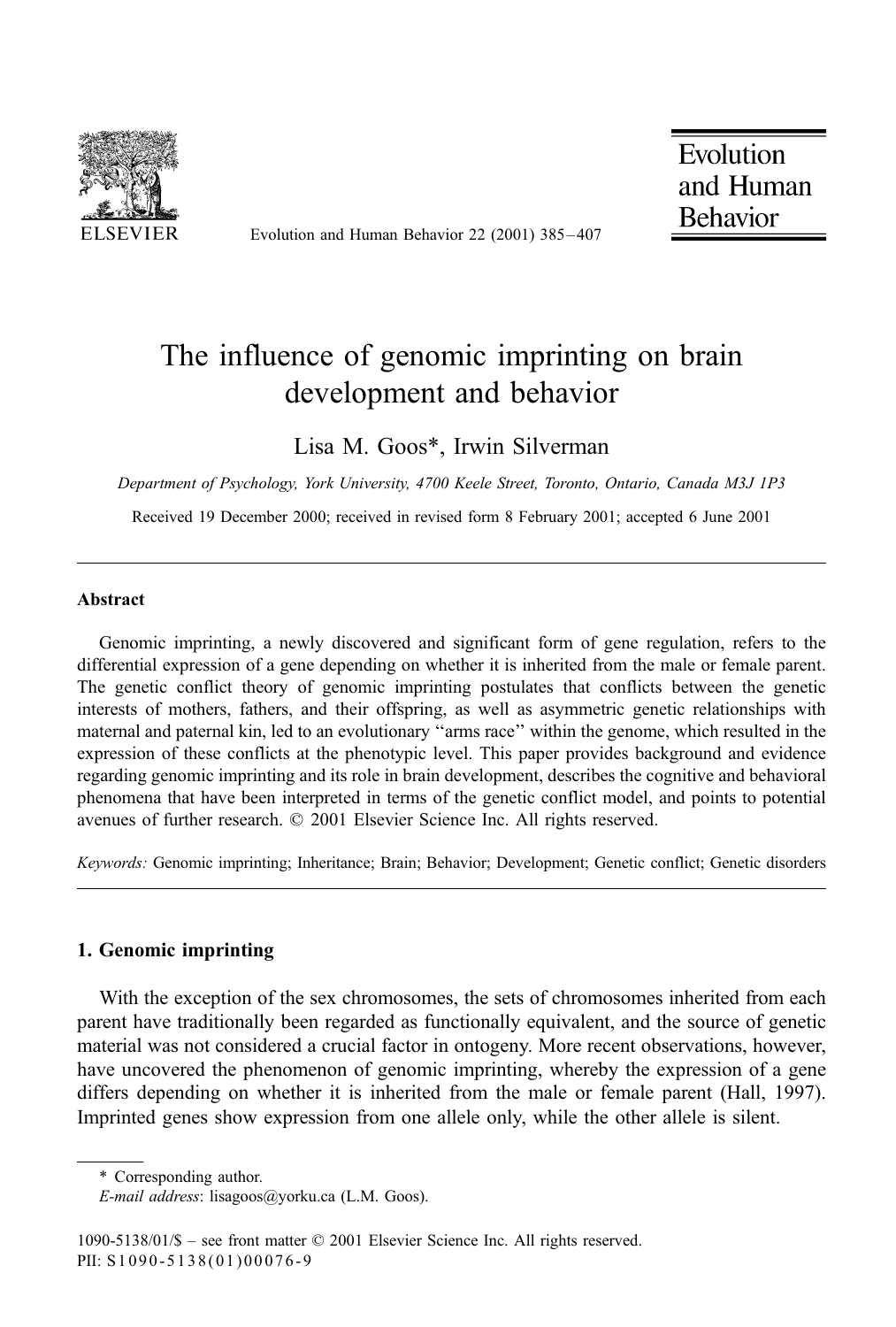Like other mammalian genes, imprinted genes are transmitted in accordance with Mendelian Laws of Inheritance (Solter, 1988). As with unimprinted genes, pairs of alleles at imprinted genes are separated randomly into gametes during meiosis. However, the imprinted gene is altered to reflect the type of gamete, egg or sperm, in which it is incorporated. Therefore, imprinted genes are not the constant entities envisioned by Mendel, but may have variable properties depending on their parental source. This contravention of Mendel's Laws has led some researchers to conclude that imprinting represents a paradigm shift in genetics comparable to the Einsteinian revolution in physics (Goshen et al., 1994). Others are more circumspect (Solter, 1988). All agree, however, that genomic imprinting represents a unique and significant type of gene regulation.

#### 1.1. Gene regulation and expression

The modification of gene expression by sex is not new in itself. The particular significance of genomic imprinting lies in the timing of its regulatory mechanism. Genomic imprinting is trans-generational: The modification of a gene in one generation regulates its expression in the next.

There are also important differences between genomic imprinting and other types of allelic interactions. Genomic imprinting is a stable feature of a locus — the same genes are imprinted in all members of a species. The imprinting status of each allele, however, is not: The imprint is added or removed based on the sex of the individual passing on the allele. As a result, an allele silenced in one generation may be active in the next. In contrast, the dominant or recessive nature of an allele is a property of that allele, and is not changed by local environmental conditions such as the sex of the individual. Similarly, mutations may silence the expression of an allele in one individual and not others, but the mutation is not reversible in subsequent generations.

The influence of parental sex on the transmission of imprinted genes is reminiscent of sexlinked inheritance. Sex-linked traits seem to have similar parental origin effects, and the phenotypic expression of a sex-linked trait is partially determined by the sex of the offspring; that is, traits may be limited to, or more common in, male or female offspring. As a result, the phenotype associated with a sex-linked trait often appears variable across generations. However, the genes on the sex chromosomes are not actually altered from one generation to the next. In contrast, the phenotype produced by an imprinted gene occurs in offspring of both sexes equally, but the nature of the phenotype is determined by the sex of the transmitting parent (Solter, 1988). As a result, the phenotype associated with an imprinted gene may also appear to ''skip'' generations. However, in each generation, the imprint on a gene is erased and reestablished. Pedigrees comparing maternal and paternal imprinting are shown in Hall (1997).

## 1.2. How a gene is imprinted

Although the specific mechanism by which genes are imprinted is not known, the prevailing hypothesis is the methylation of cytosine nucleotides in the promotor region of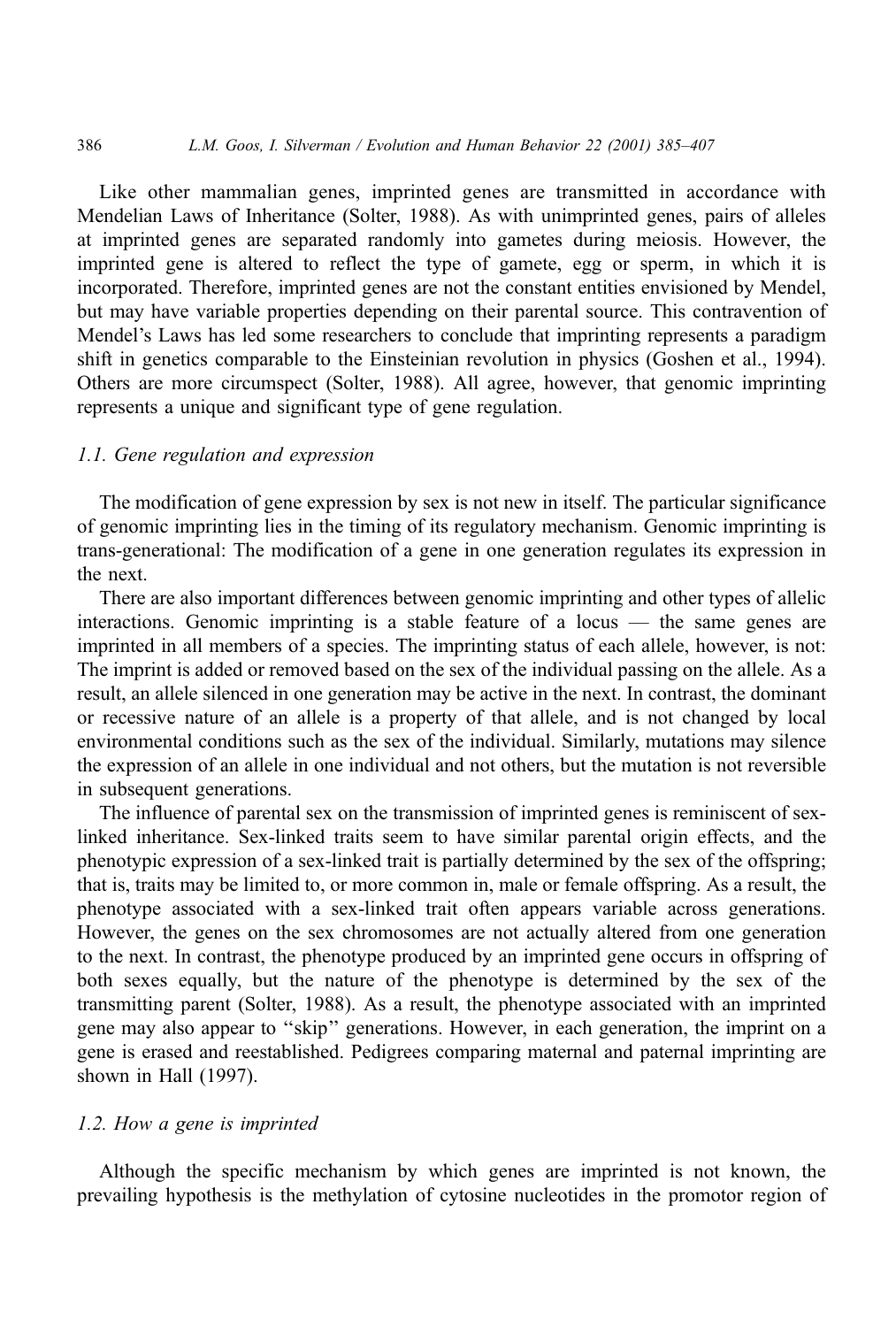genes (Bartolomei & Tilghman, 1997), a mechanism known to function in other types of gene regulation. For example, genes expressed only in certain tissues are unmethylated in those tissues, but methylated in tissues where they are not expressed (Strachan & Read, 1996). X-chromosome inactivation also appears to be achieved by this means (Tycko, 1994). Hypermethylation is thought to prevent the transcription of DNA by repelling transcription factors, or by attracting proteins that block access to the transcription start site (Strachan  $\&$ Read, 1996). Significantly, methylation patterns are inherited from the male and female parent intact, are erased in primordial germ cells, and then reemerge during germ cell maturation (Iwasa, 1998).

Imprinted genes usually show allelic differences in methylation, with silenced alleles hypermethylated and active alleles hypomethylated (Strachan & Read, 1996; Tycko, 1994), but occasionally the reverse pattern is reported (Bartolomei & Tilghman, 1997; Feinberg, 1993). Clarification of this issue will likely facilitate the search for imprinted genes.

## 1.3. Evidence for genomic imprinting

Though the importance of genomic imprinting is acknowledged by researchers worldwide, relatively few genes are imprinted. In 1997, 19 imprinted genes had been identified in humans or mice (Bartolomei & Tilghman, 1997). By 1999, more than 25 imprinted genes had been identified in humans, and estimates based on the mouse genome suggest that 100–200 imprinted genes may exist (see Table 1 in Falls, Pulford, Wylie, & Jirtle, 1999; Morison & Reeve, 1998).

Imprinting has also been found to vary over space and time: A gene may be imprinted in some tissues but not others, or only at certain stages of development (Spencer, Clark, & Feldman, 1999). Functional analyses of imprinted genes have revealed that most are involved in development, specifically the regulation of fetal and placental growth (Bartolomei  $\&$ Tilghman, 1997). Imprinted genes involved in cell proliferation and cancer, human genetic disease and adult behavior have also been identified (Falls et al., 1999; Hall, 1997).

## 2. The genetic conflict hypothesis of the evolution of genomic imprinting

Conflict replaced functionalism as the dominant force in evolutionary theory when Darwin published *On the Origin of Species* in 1899 (Hurst, Atlan, & Bengtsson, 1996). What Darwin made clear was that conflict between individuals in the struggle for survival was the force that propelled entire species through evolutionary time. This view was made even more explicit after the modern synthesis gave us a ''gene's eye view'' of evolution and brought the conflict between individuals to the level of the genome.

The genetic conflict model of genomic imprinting, proposed by Haig and Westoby (1989), postulates that conflicts between the fitness interests of mothers, fathers and their offspring led to an evolutionary ''arms race'' within the genome (Hurst & McVean, 1997). According to Haig and Westoby (1989, see also Haig & Graham, 1991) genomic imprinting is likely to evolve when females carry offspring by more than one male during their life span, and also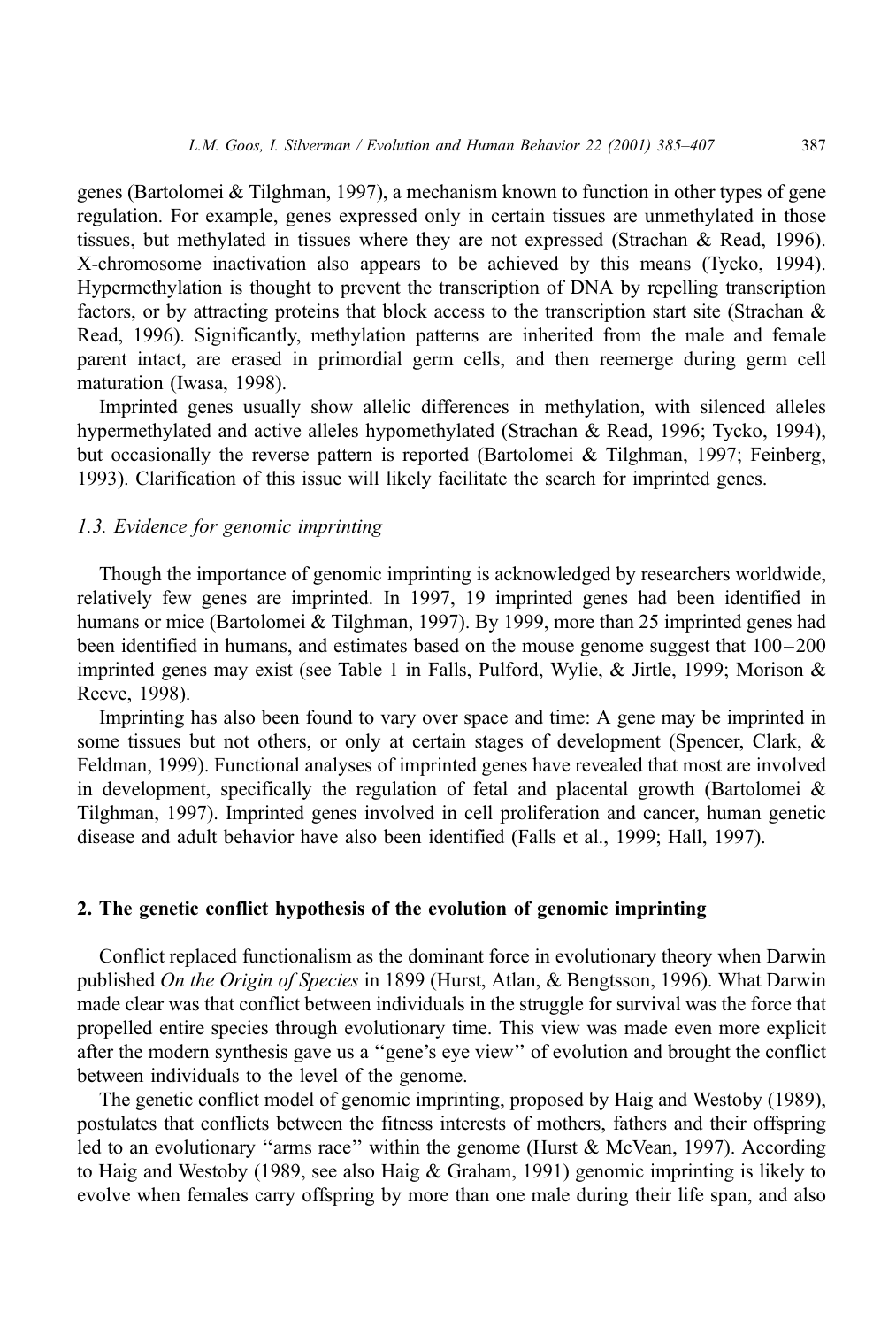provide most of the postfertilization nutrition. In these conditions, the probability that the identical paternally derived allele will be found in multiple offspring of the same female is low ( $0.5$ ), compared to the probability for a maternally derived allele ( $= 0.5$ ) (Hurst & McVean, 1997). Thus, the male parent's genetic interest in any future offspring of the female is decreased, as is the coefficient of relatedness between offspring of the same female (Haig, 2000; Haig & Westoby, 1989; Moore & Haig, 1991). This genetic imbalance might be inconsequential were it not for the second condition: intense uniparental care. A female's reproductive resources are limited such that resources invested in parental care decrease the amount available for future reproductive events. In addition, maternal provisioning has a significant impact on offspring survival and reproductive success (Hinde, 1987). Therefore, maternal provisioning is a limited resource for which the various genetic stakeholders in a reproductive event can be expected to compete.

Based on this conflict model, Haig and Westoby (1989) predicted increased expression of paternal alleles at loci directly involved in resource acquisition, such as those involved in placental growth, suckling, neonatal behavior, appetite, nutrient metabolism, and postnatal growth rate. They also predicted increased expression of maternal alleles at a second set of loci, important in tissue functioning but not resource acquisition, that would function to decrease the costs associated with the hypothesized paternally expressed alleles (Haig  $\&$ Westoby, 1989). As an illustration, if the genes involved in suckling are paternally expressed and maternally silent, genes influencing the infant's satiety might be maternally expressed and paternally silent.

Numerous hypotheses have been proposed to explain the evolution of the genetic imprint itself, as distinct from the phenotypic effects of imprinted genes described by Haig and Westoby (1989). These include the avoidance of parthenogenesis and chromosome loss, control of cellular differentiation and expression rates, and bacterial host defence extensions (Bartolomei & Tilghman, 1997; Hurst, 1997). Discussions of various theories of the evolutionary origin of genomic imprinting, including the match of each theory to observed data, can be found in Haig and Trivers (1995) and Hurst (1997). The issue of emergence aside, the genetic conflict model is most widely discussed and used by evolutionary theorists due to its explanatory and predictive power with respect to the phenotypic outcome of selection on paternally vs. maternally expressed genes (Hurst, 1997).

# 2.1. Relatedness asymmetries, inclusive fitness, and parent–offspring conflict

Hamilton's kin selection theory and Trivers's theory of parent–offspring conflict, two major conceptual expansions of Darwin's theory, broadened our understanding of the range of evolutionary forces and the possibilities for explicit predictions about behavior. The genetic conflict model of the evolution of genomic imprinting requires revisions within these theories regarding the means by which the degrees of relatedness between kin are assessed, and also ''molecularizes'' them. In their revised form, the theories may make predictions about the form and function of particular genes, prompting Trivers (1997, p. 394) to describe the genetic conflict model as the ''most important advance in understanding kinship since Hamilton's work.''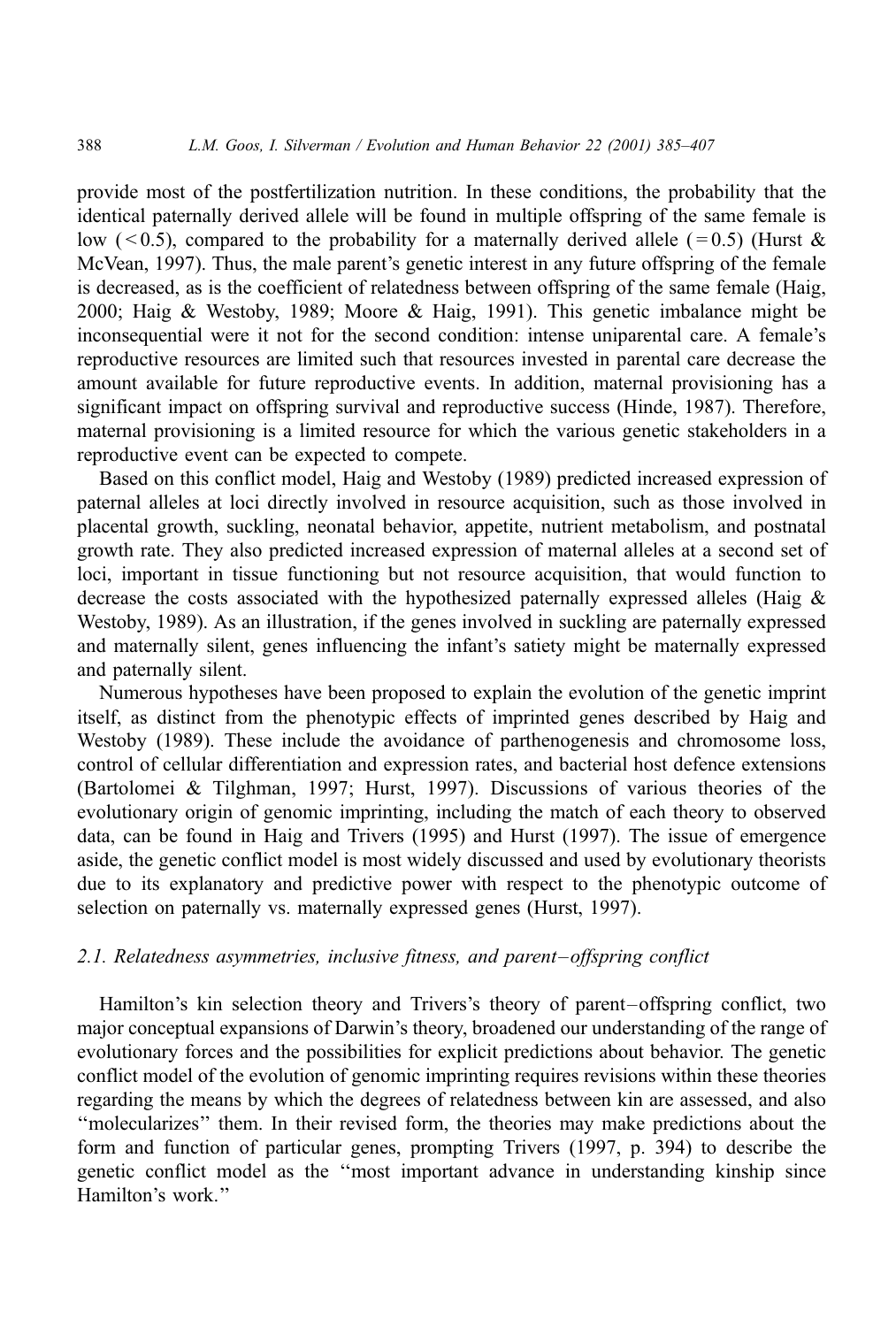Each unit of maternal investment obtained by an offspring provides a fitness benefit to a number of individuals: the offspring, the mother and father whose genes are in that offspring, and maternal and paternal genetic relatives who may carry the same genes. The fitness benefit is proportional to the coefficient of relatedness between them. Offspring who are likely to have different fathers can be expected to garner as many resources as possible for themselves, at the expense of current and future siblings (Haig, 2000). Furthermore, through paternal alleles in the offspring a male parent competes with other male parents to acquire as many maternal resources as possible for the offspring carrying his genes, to the benefit of his kin as well as himself. Since the mother provides the resources, the father and his kin incur no costs as a result of the investment. In contrast, the fitness costs incurred by maternal investment in each offspring are borne by the mother, as well as her genetic relatives, whose genes are now less likely to be transmitted through future reproductive events. Thus, asymmetrical degrees of relatedness between parents and offspring suggest that the action of maternal and paternal genes within an offspring may have very different consequences in terms of maternal and paternal fitness. By the same token, the actions of maternal and paternal kin may have different effects on the fitness of maternal and paternal genes in an individual offspring (Haig, 1997). Genetic conflicts such as these will tend to escalate, with each move matched by a countermove (Haig, 1993).

Trivers's original theory of parent –offspring conflict predicted that prenatal conflict between parent and child would be biochemical in nature, whereas conflict postnatally would be behavioral (Haig, 1993; Trivers, 1974). In fact, many imprinted genes have been found to regulate fetal and placental growth biochemically (Haig, 1993), much in the manner predicted by Haig and Westoby (1989). Postnatally, mother–offspring behavioral conflict can be expected at weaning, the change to a more autonomous (and arduous) method of feeding for the offspring. In primates, this major transition is accompanied or closely followed by fewer and shorter bouts of offspring carrying and defence, as the infant makes the transition to locomotor and then social independence as well (Nicolson, 1987). Behavioral conflict between offspring and parents has been observed in primates, including humans, at all of these junctures (Buss, 1999; Nicolson, 1987).

The extended postnatal development period characteristic of humans and our complex social structure suggests that opportunities for resource conflict after birth will be manifold. Accordingly, imprinting of the genes underlying many postnatal behaviors may be expected. The genetic conflict hypothesis suggests that offspring genes involved in the acquisition of maternal resources should be paternally expressed. Thus, as occurs prenatally, offspring genes involved in postnatal resource acquisition behavior should also be inherited from the paternal genome. These would include the behaviors required to physically obtain the resource, such as suckling and grasping abilities in early ontogenetic stages, as well as the behavioral dispositions and capacities instrumental for maximizing resource acquisition during later childhood and adolescence. The genetic conflict hypothesis also suggests that maternally expressed genes would likely be involved in the control of resource availability. This may be manifested behaviorally in the infants readiness for weaning or locomotor autonomy or any developmental advance which reduces dependence on maternal resources.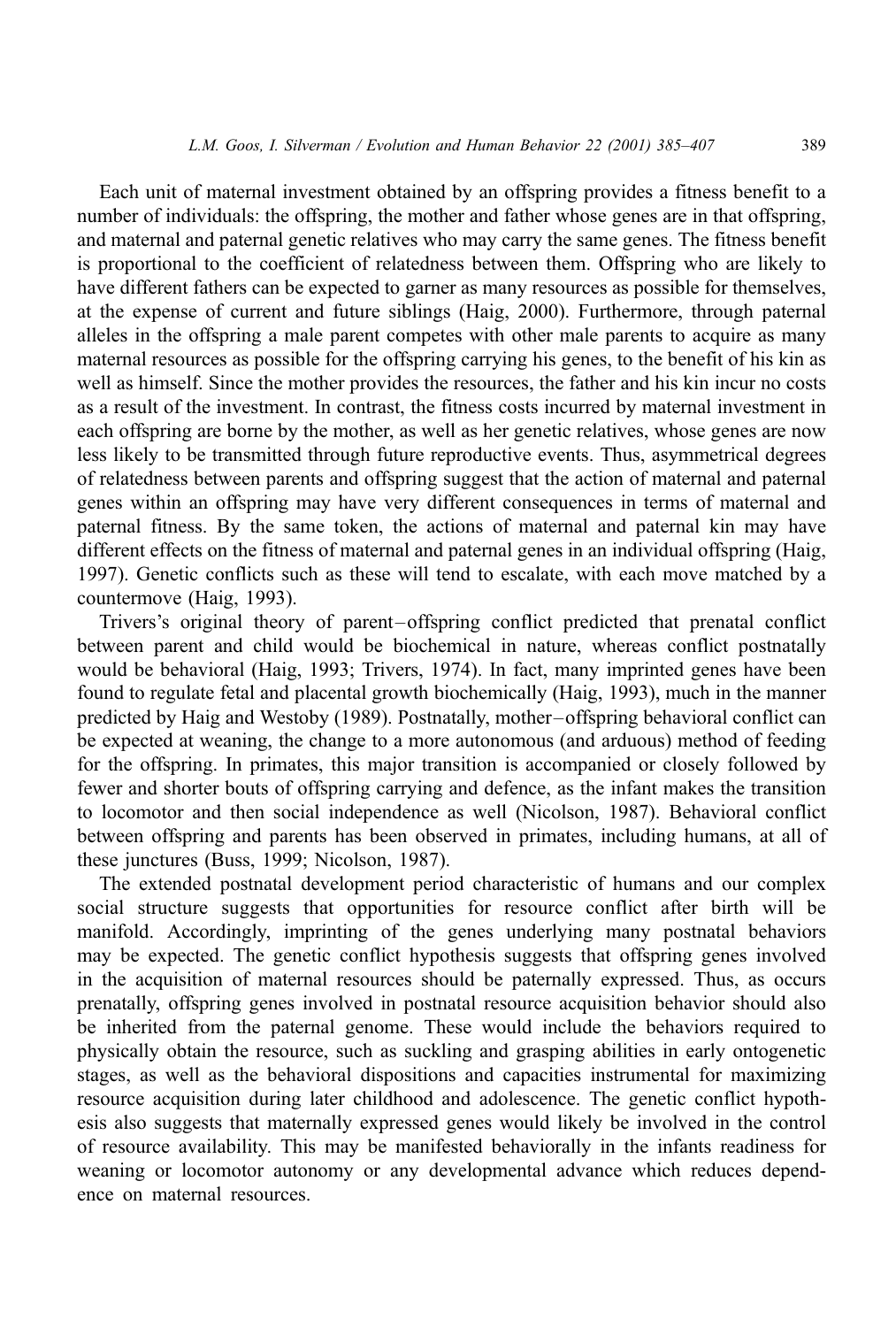These propositions may provide fruitful questions for evolutionarily and genetically oriented researchers in all areas of behavioral development and family dynamics.

## 2.2. The genetic conflict hypothesis and imprinting in fetal growth and development

Occasionally, a conception occurs in humans in which an extra set of chromosomes from one parent is retained, in addition to the normal complement. Even more rare are conceptions carrying genes from only one parent. While neither of these situations results in viable offspring, they provide insight concerning the role of each parental genome in human fetal development.

Trophoblast proliferation in the human placenta appears directly related to the relative proportions of the maternal and paternal genome in the developing offspring. Overcontribution of the paternal genome leads to enlarged, invasive placentas, and overcontribution of the maternal genome leads to significantly reduced or absent placentas (Goshen et al., 1994, Table 1, pp. 904; Lindor et al., 1992). Where a fetus is present, an extra set of maternal chromosomes results in a stunted fetus with a relatively large head (McFadden & Kalousek, 1991). In contrast, an extra set of paternal chromosomes results in a nearly normal sized fetus with a relatively small head (McFadden & Kalousek, 1991).

The production of chimeras is a useful laboratory method to study the differential effect of the paternal and maternal genome on development in mice. Zygote formation can be experimentally induced from the union of two sperm pronuclei (androgenetic zygotes), the union of two egg pronuclei (gynogenetic zygotes), or from a single diploid egg cell progenitor (parthenogenetic zygotes). The entire genome in these zygotes carries a uniparental imprint, which explains why these zygotes fail to develop to term (Barton, Surani,  $\&$ Norris, 1984; McGrath & Solter, 1984; Solter, 1988). Cells in the androgenetic zygote carry only the paternal genome, with the characteristic paternal pattern of imprinting. There are no active maternal alleles to take the place of silenced paternal alleles. Similarly, gynogenetic and parthenogenetic cells carry only the maternal genome, with the characteristic maternal pattern of imprinting. Chimeras are produced by inserting androgenetic (Ag), gynogenetic (Gg), or parthenogenetic (Pg) cells from these induced zygotes into a normal blastocyst (Barton, Ferguson-Smith, Fundele, & Surani, 1991). As long as the contribution of Ag, Gg, or Pg cells is less than 50%, the embryo will survive, and the developmental trajectory of the cells with the uniparental genome can be traced via cellular or genetic markers (Keverne, 1997; Keverne, Fundele, Narasimha, Barton, & Surani, 1996).

Experiments with androgenetic chimeras confirm the importance of the paternal genome in the development of the extraembryonic tissues such as the placenta: Androgenetic cells are the only cell type found in these tissues (Thomson & Solter, 1988). The growth of the embryo is also disproportionately influenced by the paternal genome: The introduction of Ag cells into normal mouse blastocysts results in an increase in embryonic growth of up to 50% (Barton et al., 1991). It has also been demonstrated that androgenetic cells, and, thus, the paternal genome, make a significantly greater contribution to the mesoderm than normal cells (Barton et al., 1991). The greatest dimorphic contribution in Ag chimeras is seen in cartilage and skeletal muscle tissues, which are comprised almost solely of Ag cells (Fundele, Barton,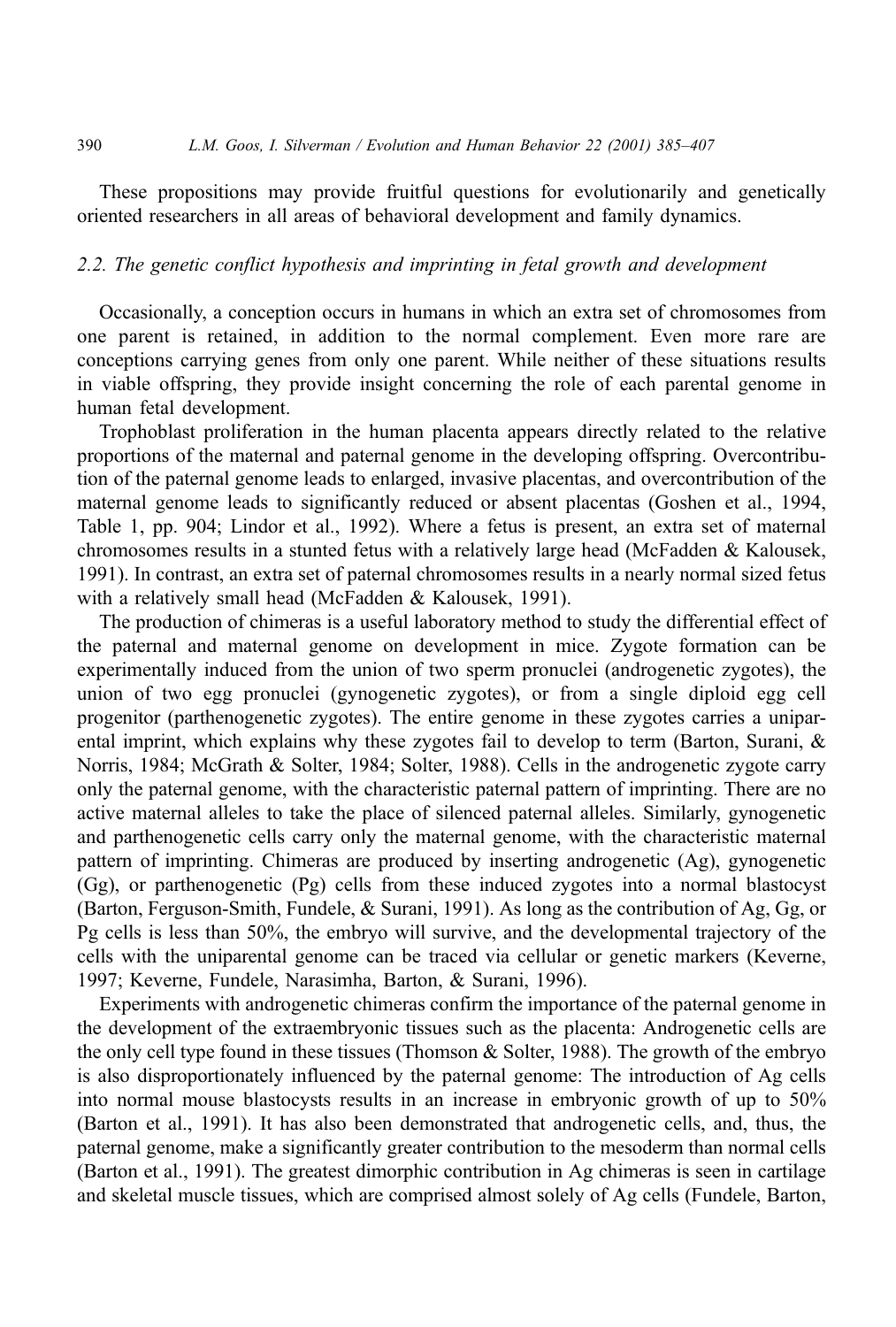Christ, Krause, & Surani, 1995; Keverne et al., 1996; Mann, Gadi, Harbison, Abbondanzo, & Stewart, 1990). On the other hand, these cells are virtually absent from the brain (Barton et al., 1991; Keverne et al., 1996).

The reciprocal pattern of uniparental cell distribution is observed in gynogenetic or parthenogenetic chimeras:  $Pg/Gg$  chimeras are significantly reduced in weight and size compared to normal offspring, with birth weight negatively correlated to the proportion of Pg cells (Fundele et al., 1990; Paldi, Nagy, Markkula, Barna, & Dezso, 1989). Pg/Gg cells are significantly decreased in the extraembryonic membranes, skeletal muscle, liver and pancreas (Fundele et al., 1990; Thomson & Solter, 1988), whereas they contribute more to the ectoderm than normal cells (Keverne et al., 1996). The ectoderm gives rise to the nervous system, in which Pg/Gg cells are significantly overrepresented (30–40% more than normal cells) (Keverne et al., 1996), with even greater percentages (up to 90%) in specific brain locations such as the frontal lobes (Allen et al., 1995).

This is but a brief summary of empirical findings regarding differential cell deposition patterns in chimeric mice. Interested readers are referred to Barton et al. (1991), Fundele et al. (1995), Paldi et al. (1989), and Thomson and Solter (1988).

The importance of female mating patterns in maintaining the phenotypic differences characteristic of genomic imprinting has been demonstrated by crosses between the monogamous rodent species *Peromyscus polionotus* and the related polyandrous species Peromyscus maniculatis conducted by Vrana et al. (2000) and Vrana, Guan, Ingram, and Tilghman (1998). If imprinting was absent in the monogamous *P. polionotus*, the resultant offspring of crosses between these two species would have growth phenotypes characteristic of the P. maniculatis parental imprint alone. That is, fetal and placental overgrowth should result with P. maniculatis fathers, and fetal and placental undergrowth should result with P. maniculatis mothers. In fact, P. maniculatis males crossed with P. polionotus females produce offspring that are oversized to the point of inviability (Vrana et al., 1998). P. maniculatis females crossed with P. polionotus males result in offspring 40% smaller than normal offspring of either species (Dawson, 1965). A sixfold difference in the placental weight is also observed between these two crosses (Vrana et al., 1998). Vrana et al. evaluated the imprinting status of a number of genes in P. polionotus, and found, contrary to expectation, that imprinting is retained within this species. However, P. polionotus parental imprints are severely disrupted and/or lost in the F1 hybrids, resulting in the observed phenotypes (Vrana et al., 1998, 2000).

Vrana et al. (1998) suggest the maintenance of imprinting in the monogamous species is contrary to the predictions of the conflict hypothesis. However, if P. polionotus became monogamous after genomic imprinting was established in the genus, there would actually be selection against the loss of the imprint, since the immediate effect of such a loss would be to double the resource transfer demands on the mother (Moore  $\&$  Mills, 1999). A more reasonable outcome following a change to monogamy would be the mediation of the strength of the effect of maternally and paternally imprinted alleles through some means other than the loss of the imprint itself (Moore & Mills, 1999). In this way, a new equilibrium of maternal resource transfer could be achieved to maximize parental fitness in the context of the new mating pattern. This type of mediation could explain the results observed in these studies.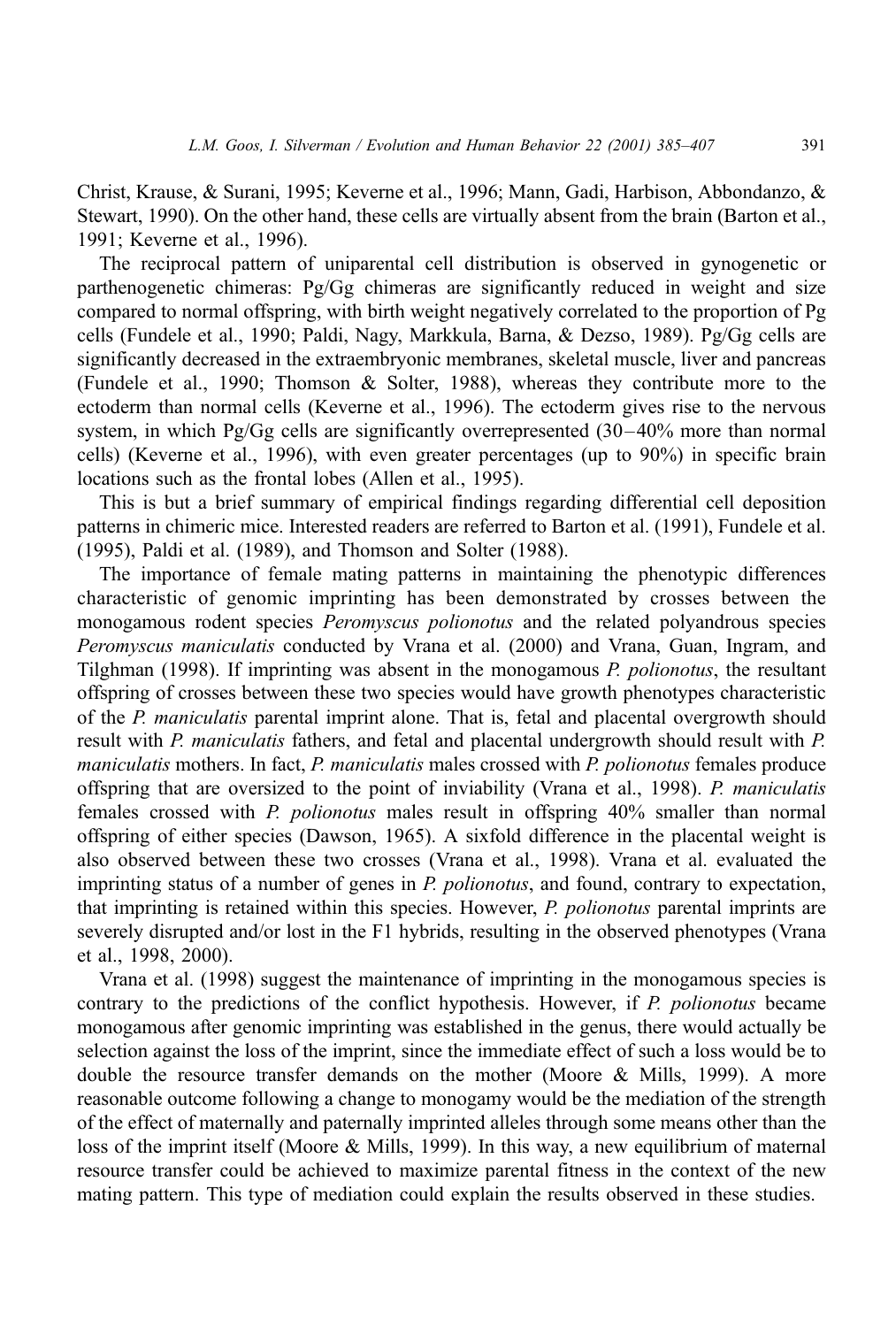## 3. Genomic imprinting and the brain

Genes that are directly involved in brain development are estimated to number in the tens of thousands (Keverne, 1994). The first clue that imprinting plays a significant role in brain development was the dimorphic contribution of Pg/Gg and Ag cells to brain development in mouse chimeras. Not only do paternally and maternally derived cells contribute differentially to the overall size of the brain, they are found in very specific and reciprocal locations (Keverne et al., 1996). These patterns are consistently observed experimentally despite variations in the degree of chimerism (Keverne et al., 1996).

#### 3.1. Brain size, cell proliferation, and death

While Ag chimeras are usually large in size, the brains of these chimeras are smaller than those of normal mice, regardless of body weight (Keverne, 1997). In fact, the relationship between brain weight and body weight seems to be inversely proportional: The brain weight of Ag chimeras is lowest when body weight, and proportion of Ag cells, is highest (Keverne et al., 1996). Conversely, Pg and Gg chimeras show enhanced brain growth relative to body size (Keverne et al., 1996) despite significant reductions in body weight relative to normal mice (Keverne, 1997).

Differential parental influences on cell growth may be the mechanism by which selective cell proliferation and programmed cell death, two extremely important processes observed during brain development, are controlled (Keverne, 1997). Detailed analysis has indicated consistent and reciprocal differences in the location of uniparental  $(Ag$  and  $Pg/Gg)$  cell deposition within the brains of chimeric mice (Keverne et al., 1996). Early in gestation, uniparental cells in chimeras are found throughout the brain, mixed with normal, biparental cells. However, the number of uniparental cells in particular areas of the brain changes over time relative to normal cells (Keverne et al., 1996) due to enhanced proliferation in some regions and negative selection in others, on the basis of parental origin (Fundele et al., 1990). Uniparental cells that contain genes active in the development of a particular brain region remain viable and increase in number over time. Uniparental cells that do not contain genes active in the development of a particular brain structure or region fail to produce a lineage and are eliminated (Keverne et al., 1996). Thus, it can be inferred from differences in cell deposition patterns by parental origin that the maternal and paternal genomes contribute unequally to the development of certain brain structures. According to the genetic conflict hypothesis, paternally active genes should contribute to the development of brain structures involved in the acquisition of resources from the mother and her kin, particularly in the neonatal period when offspring growth is at a premium. Maternally active genes should contribute to the development of brain structures able to temper these resource-acquiring motivations.

## 3.2. Brain organization

Androgenetic cells make their largest contribution in the brains of chimeric mice to the mediobasal forebrain and the hypothalamus, especially the septal nuclei, the bed nucleus of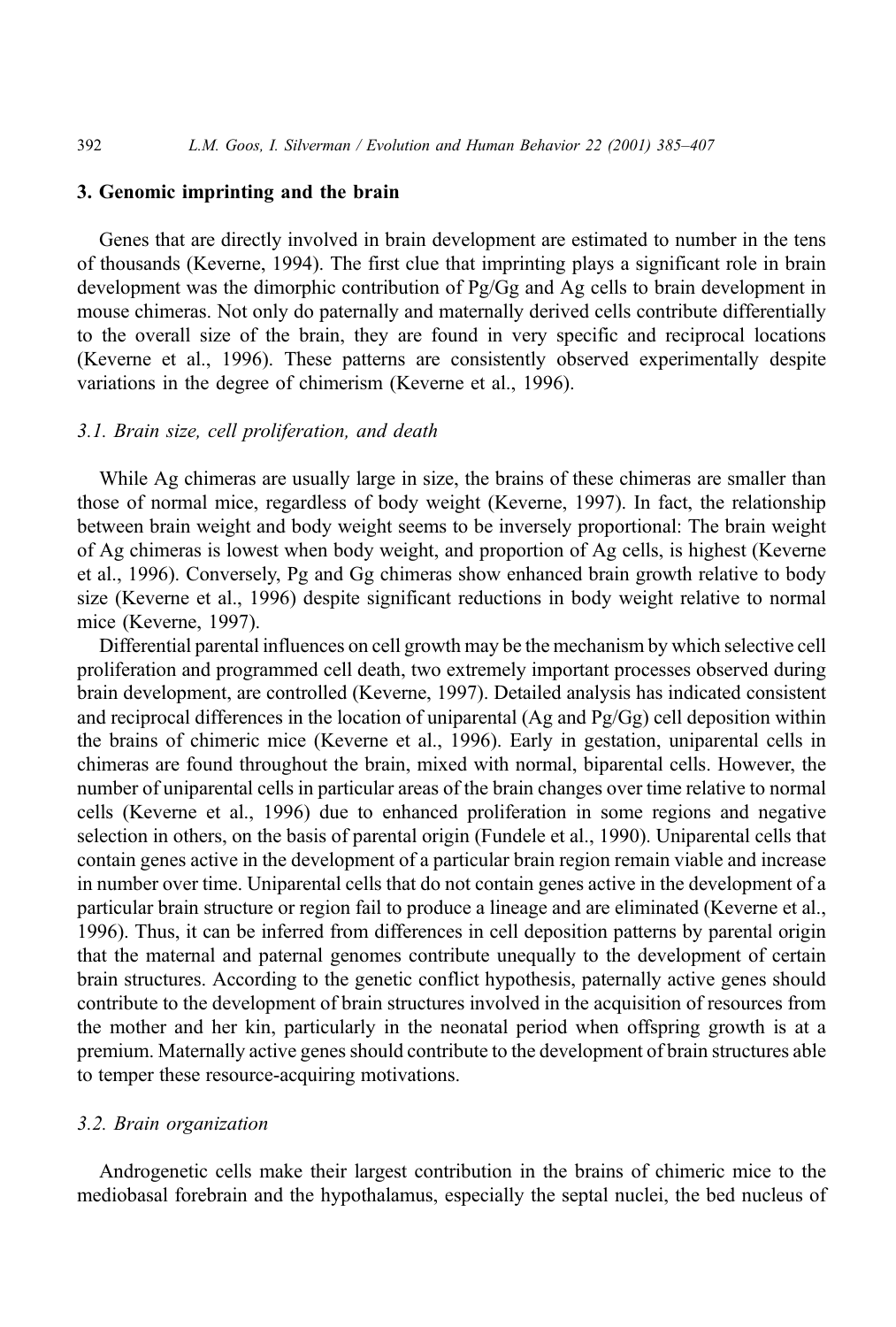the stria terminalis, and the medial preoptic area (MPOA) (Keverne et al., 1996). The number of Ag cells in the hypothalamus and MPOA is three times higher than control cells in the same region by Day 13 of gestation (Keverne et al., 1996). By Day 17 of gestation, the number of Ag cells in the hypothalamus is six times higher than control cells (Keverne et al., 1996). These values are six times and twenty times higher, respectively, than the number of Pg cells in chimeras at the same stages of development (Keverne et al., 1996). This localized pattern is preserved until birth. At the same time, Ag cells are virtually undetectable in the striatum and neocortex (Keverne, 1997; Keverne et al., 1996).

The hypothalamus regulates the autonomic maintenance of homeostasis including body temperature, osmoregulation, food intake, the sexual cycles, emotional expression, circadian rhythms, and the biological clock (Hole, 1984; Kandel, Schwartz, & Jessell, 1995). The hypothalamus secretes two important hormones itself: oxytocin, which controls milk letdown during lactation, uterine contractions during delivery, and stimulates maternal behavior; and vasopressin, a powerful vasoconstrictor and antidiuretic. Through a variety of releasing hormones, the hypothalamus exerts control over the release of all the major endocrine hormones of the pituitary gland, such as growth hormone, adrenal corticotropic hormone, thyroid-stimulating hormone, follicle stimulating hormone and leuteinizing hormone. Therefore, the parts of the brain to which the paternal genome makes a substantial contribution exert significant control over important motivated behaviors such as feeding, sex and mothering (Keverne et al., 1996). They also influence the mechanisms involved in growth and metabolism. The action of the hypothalamus can be moderated by information from higher cortical areas and the outside world, which is transferred from the higher limbic structures (e.g. hippocampus and amygdala) to the hypothalamus via the septum (Kandel et al., 1995). The paternal genome also makes a disproportionately large contribution to the septum in the brains of mouse chimeras (Keverne et al., 1996).

Unlike Ag cells, Pg cells are virtually undetectable in the hypothalamus of mouse chimeras (Keverne et al., 1996). Most Pg cells are found in the striatum and neocortex (Keverne et al., 1996), with increasing concentrations from the occipital area to the frontal lobes (Allen et al., 1995). Just over half-way through gestation (Day 10.5), Pg cells are present in greater numbers than control cells in the basal ganglia and cerebral cortex, but are already virtually absent from the diencephalic areas that give rise to the thalamus and hypothalamus (Allen et al., 1995; Kandel et al., 1995). The number of Pg cells in the cortex and striatum at Day 12 of gestation is three times higher than control cells, and six times higher than the comparative proportion in Ag chimeras (Keverne et al., 1996). In the adult, the fetal pattern is maintained, with the smallest contribution of Pg cells in the hypothalamus and the largest in the striatum, hippocampus, and cortex, especially the frontal cortex (Allen et al., 1995). Outside the brain, Pg cells also accumulate in the retina, olfactory mucosa and vomeronasal organ (Allen et al., 1995).

The striatum (caudate nucleus and putamen) processes sensorimotor information destined for the supplementary motor area (SMA) of the frontal cortex, as well as the association areas of the prefrontal cortex (Burt, 1993). These areas are critical in the planning, programming and execution of complex motor behavior, as well as responses related to emotion, affect and problem solving (Burt, 1993). The SMA is active during the planning and execution of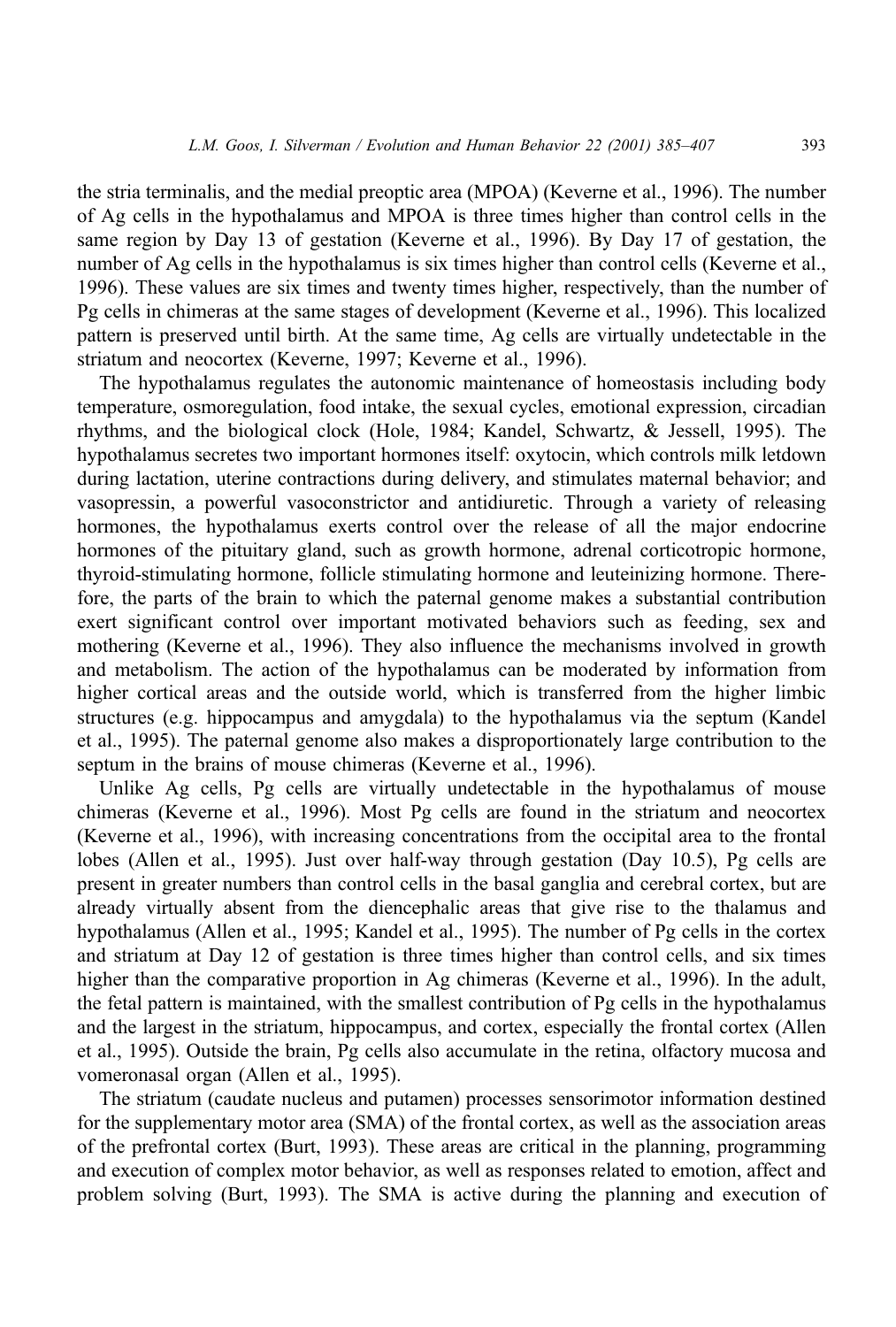complex motor sequences, and coordinates bilateral movements (Kandel et al., 1995). The prefrontal association areas influence strategic planning and the ability to choose appropriate motor responses on the basis of internal and external sensory information, emotional/ motivational state, and memory (Kandel et al., 1995). To facilitate this, the prefrontal association cortex also has connections with other somatosensory cortices, as well as limbic structures such as the amygdala and the hippocampus (Kandel et al., 1995).

# 3.3. Neural connections

Interestingly, there appear to be unique neural connections between the areas of the brain to which the paternal genome contributes most, and those in which the maternal contribution is primary. For example, the prefrontal area of the neocortex (almost exclusively composed of Pg cells in mouse chimeras) is the only cortical area known to have direct downward projections to the hypothalamus (Burt, 1993). Most afferent projections between lower brain structures and the cortex are relayed through the thalamus. There are, however, six projections to the cortex that bypass the thalamus (Burt, 1993), all of which originate in structures to which the paternal genome makes a disproportionate contribution: the hypothalamus, the basal forebrain (septal structures) and the reticular formation (Keverne et al., 1996). Unlike projections through the thalamus, which are extremely narrow in their cortical influence, these neurons project to and modulate large, functionally unrelated areas of the cortex (Burt, 1993). The exact purpose of these reciprocal neural pathways and the question of whether paternal and maternal genes differentially influence the development of these pathways both remain unresolved. Current speculation (Haig, 2000; Keverne, 1997) is based on the contention that competition for the regulation of motivated behavior may have been crucial in the evolutionary development of these pathways.

## 4. Genomic imprinting, brain, and behavior

## 4.1. Behavioral disorders and differential parental influences on brain development

If a disorder is more frequently or exclusively transmitted from a parent of a particular sex, genomic imprinting may be implicated (Hall, 1997). A number of human neurological disorders have such an inheritance pattern. Based on the cell deposition patterns discussed above, it can be expected that a disorder transmitted from the mother would involve the cortex or striatum, whereas a disorder transmitted from the father would involve the hypothalamus or septum. The behavioral phenotypes of a number of human neurological disorders support the hypothesis that the parental genomes play differential roles in human brain development.

## 4.1.1. Prader–Willi and Angelman Syndromes

Differential expression of maternal and paternal alleles influencing adult behavior is most clearly demonstrated by Angelman Syndrome (AS) and Prader–Willi Syndrome (PWS).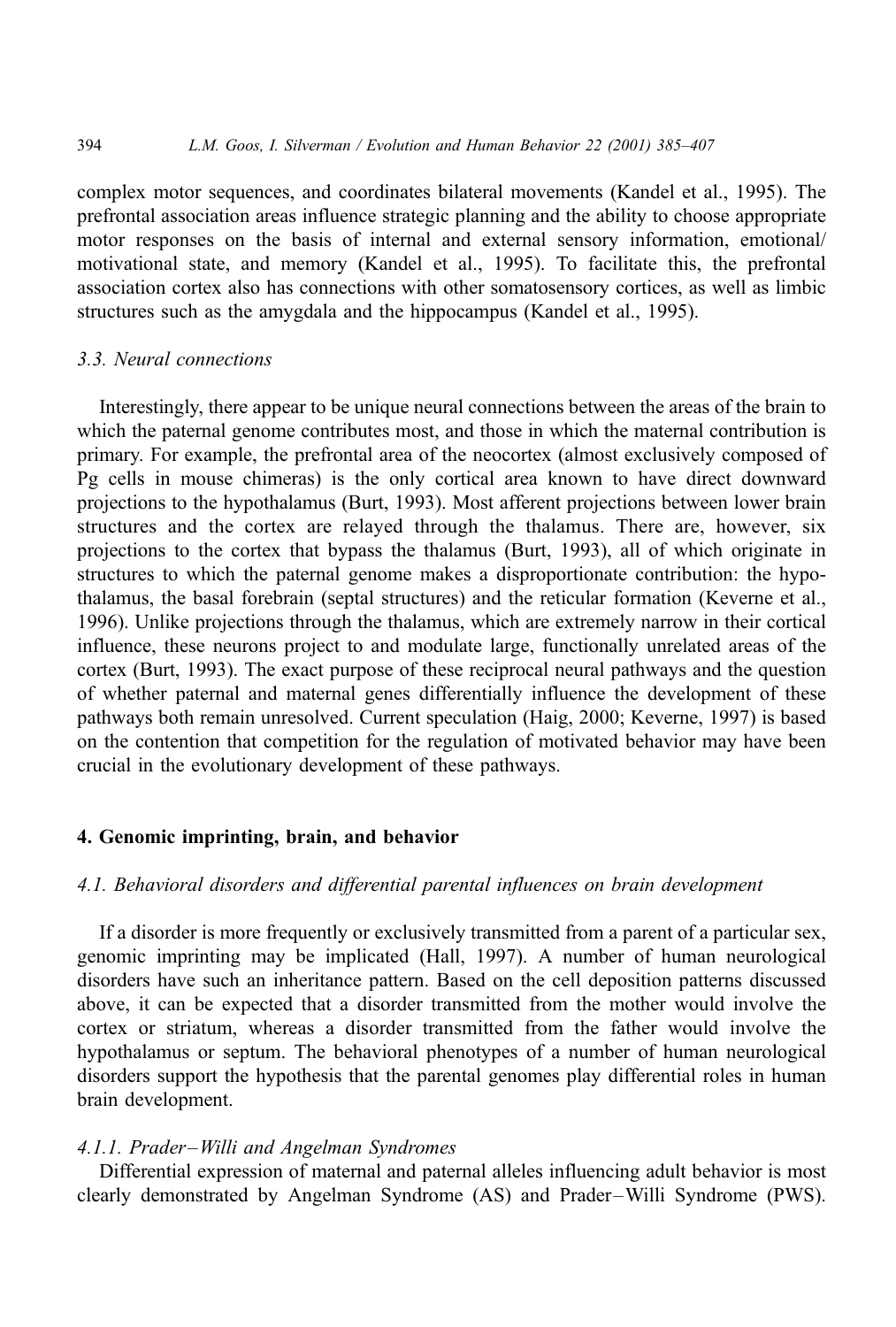PWS is characterized by mental handicap, hypotonia (lack of muscle tone and response to stretch), hypogonadism, poor temperature regulation, and obesity (Butler, 1990; Friend, 1995). Infants with PWS show poor suck reflexes following birth, and often show failure to thrive as a result (Moore & Haig, 1991). In the older child, food-related behavioral problems continue to occur, specifically insatiable appetite, food stealing, gorging, and pica (Friend, 1995). The hyperphagia may be very extreme, with weight gains of more than 200% above normal body weight (Butler, 1990; Flint, 1992). These individuals may also demonstrate rage, depression and lethargy (Friend, 1995).

AS is characterized by mental retardation, seizures, and repetitive, uncoordinated but symmetrical movements. Patients may also have fits of inappropriate laughter (Friend, 1995). As neonates, AS patients show uncoordinated tongue movements, and have difficulty sucking and swallowing (Moore & Haig, 1991).

There are no consistent genetic differences between PWS and AS: Both are caused by mutations or deletions on the long arm of chromosome 15 at 15q11–q13 (Flint, 1992). However, the phenotype of the disorder varies significantly according to the parent from whom the mutation was inherited: PWS is inherited via the paternal chromosome, whereas AS is inherited via the maternal chromosome.

There are a multitude of imprinted genes in the  $15q11-q13$  region, some of which are paternally expressed, some of which are maternally expressed, and some where the imprinting status shows conflicting experimental results (Jiang, Tsai, Bressler, & Beaudet, 1998). All, however, appear to be brain specific in expression or imprinting (Nicholls, Saitoh, & Horsthemke, 1998).

The characteristic physical and behavioral abnormalities associated with PWS suggest hypothalamic dysfunction (Butler, 1990), though the symptoms are sufficiently limited to suggest that hypothalamic failure is incomplete (Nicholls et al., 1998). Recent research has implicated dysfunction of one subtype in a family of receptors for the neurotransmitter serotonin.

Serotonin 2C receptor subtypes (designated  $5-HT_{2}CR$ ) are found widely distributed throughout the brain and spinal cord (Kandel et al., 1995), including the paraventricular nucleus (PVN) of the hypothalamus (Hoffman & Mezey, 1989). Lesions of the PVN lead to a behavioral obesity syndrome in mice (Parkinson & Weingarten, 1990). Mice with mutation of the 5-HT<sub>2C</sub>R gene show a similar propensity, overeating to the point of obesity despite no associated metabolic change (Tecott et al., 1995). Hypothalamic serotonin receptors normally inhibit neuropeptide Y, a potent stimulator of hunger and food intake (Halford & Blundell, 2000).

The 5-HT<sub>2C</sub>R gene is located on the X chromosome in humans (Cavaillé et al., 2000), making it seem an unlikely candidate in the etiology of PWS. However, Cavaillé et al. have identified a unique subset of small nucleolar RNA, or snoRNA, that link  $5-HT_{2C}R$ dysfunction to PWS. SnoRNA normally function throughout the body in the modification of ribosomal RNA (rRNA) during ribosome synthesis. These particular snoRNAs, however, show no association with rRNA. Instead, they are found only in brain tissue and appear to function in the modification of the  $5-HT_{2}CR$  mRNA prior to synthesis of the functional receptor. The genes encoding three of these snoRNAs are paternally expressed and map to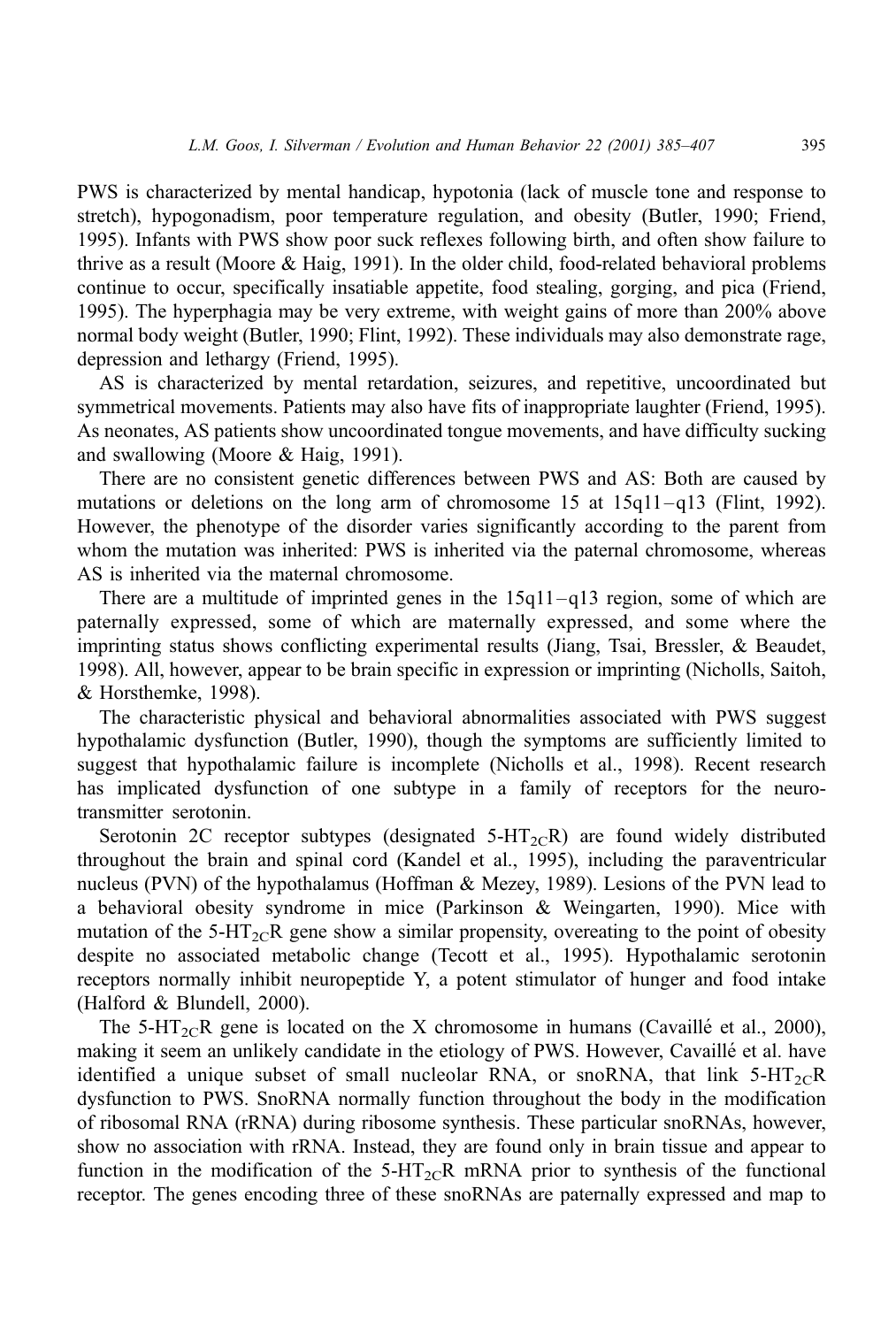within 1.5 megabases of the region on chromosome 15 most closely linked to PWS (Cavaillé) et al., 2000; Filipowicz, 2000). Furthermore, the genes encoding these three snoRNAs are not expressed in brain tissue from PWS patients or in mouse models of the disease (Cavaillé et al., 2000).

Genes coding for three subunits of the A-type GABA receptor (GABRB3, GABRA5, and GABRG3) have also been mapped to the PWS/AS critical area (Friend, 1995; Wagstaff et al., 1991). GABA is an important inhibitory neurotransmitter used in the brain. There have been conflicting reports about the imprinting status of these receptor genes, with studies of the B3 subunit gene providing the most paradoxical results (Jiang et al., 1998). The most recent study suggests paternal expression/maternal silence in humans (Meguro et al., 1997).

The GABAA receptor subunit genes are implicated in AS. Loss of the maternal genes could lead to dysfunctional  $GABA_A$  receptors in the neocortex and striatum, to which the maternal genome makes the largest contribution. The basal ganglia, of which the striatum is a part, modulate information from parts of the cortex involved in movement (e.g. the motor, premotor and somatosensory cortices, and the supplemental motor area), and feed it back to the supplemental motor area and premotor cortex (Kandel et al., 1995). GABA plays an important role in the modulation of this information within the basal ganglia (Kandel et al., 1995), since impulses from the basal ganglia normally inhibit motor functions (Hole, 1984). If inhibitory GABA neurons from the basal ganglia synapse with dysfunctional  $GABA_A$ receptors in the SMA, the inhibitory impulses would be ineffective. Based on the function of the SMA, this type of disinhibition could lead to the symmetrical involuntary movements characteristic of AS.

The GABRB3 gene is deleted in most AS patients (Lalande, Minassian, DeLorey, & Olsen, 1999), but conclusions regarding the functional significance of this deletion must await clarification of its imprinting status. If the gene is found to be maternally silenced in brain tissue, its hypothesized role in the etiology of AS is unlikely, since the deletion of a silent allele would have no phenotypic effect. However, imprinting of the GABA<sub>A</sub> receptor subunit genes will have important implications for our understanding of other disorders mediated by GABA, such as anxiety and seizure disorders (Durcan & Goldman, 1993).

A more likely candidate in the genetic etiology of AS is UBE3A, the product of which (the enzyme *ubiquitin protein ligase*, or E6-AP) is involved in protein degradation and processing (Lalande et al., 1999). Protein degradation plays an important role in a variety of basic cellular processes, including the regulation of cell cycles and division, certain aspects of differentiation and development, morphogenesis of neuronal networks, and DNA repair, among others (Ciechanover, Orian, & Schwartz, 2000b). The enzyme product E6-AP is expressed in very specific regions of the human and mouse brains, namely the hippocampus and cerebellum (Nicholls et al., 1998). The fact that UBE3A is maternally expressed/paternally silent in these tissues (and these tissues alone— it is biallelically expressed elsewhere; Jiang et al., 1998; Meguro et al., 1997), has led most researchers to conclude that " $\ldots$  maternal deficiency for UBE3A is the primary biochemical and molecular defect leading to AS" (Jiang et al., 1998, pp. 339). *UBE3A* is mutated in many, but not all AS patients (Lalande et al., 1999). It is also the gene most closely linked to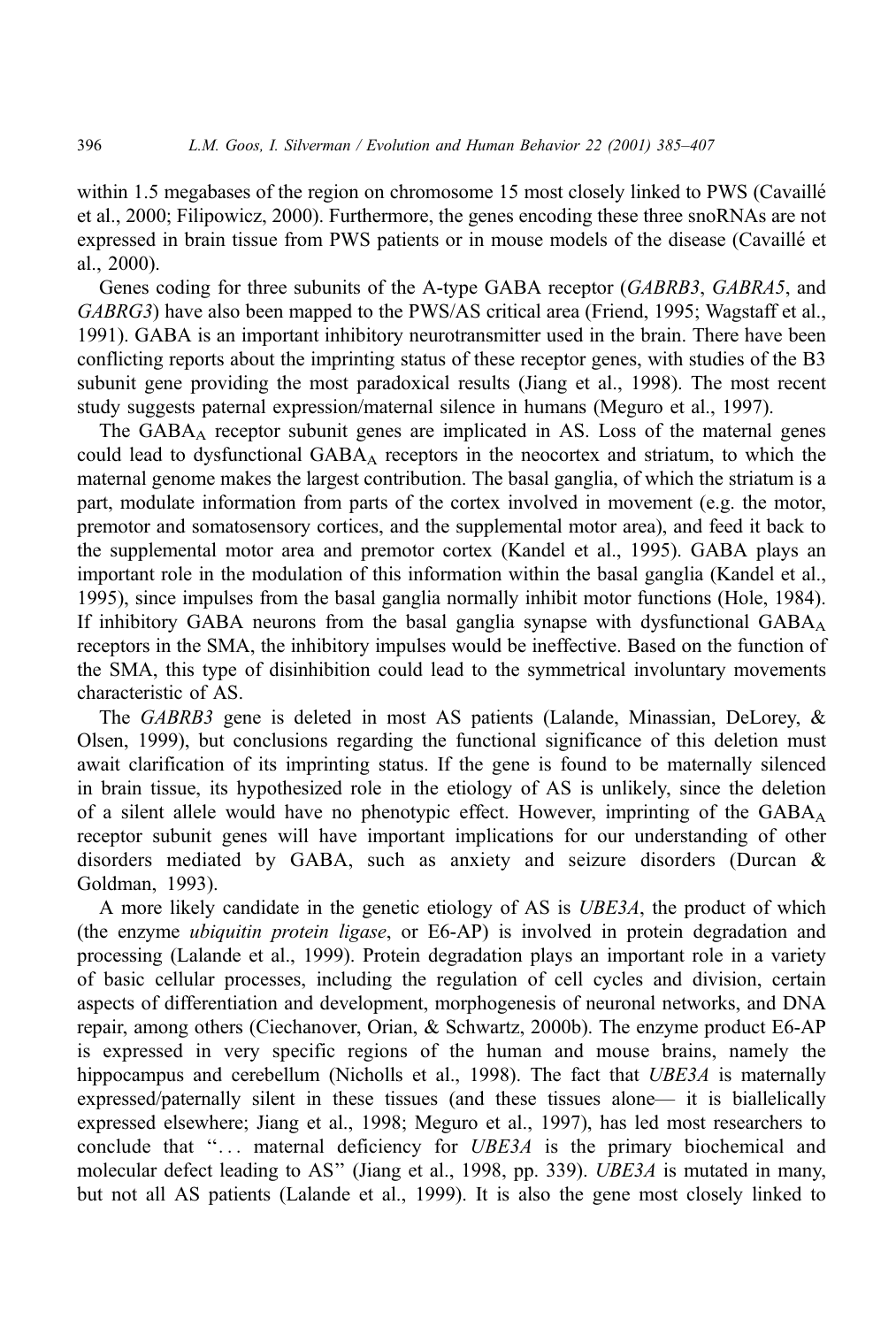GABRB3 (Jiang et al., 1998), which may partially explain the confusing experimental results obtained in studies of that gene.

The ubiquitin protein degradation system, of which the UBE3A product E6-AP is a part, is responsible for targeting and marking protein substrates to be degraded (Attaix, Combaret, Pouch, & Taillandier, 2001). Proteins within the cell are targeted for destruction through the attachment of a ubiquitin chain (Ciechanover, Orian, & Schwartz, 2000a). Hundreds of cellular proteins are targeted for degradation in this way, including abnormal and denatured or misfolded proteins. Several families of enzymes, comprising hundreds of members, control this process (Attaix et al., 2001). However, each enzyme in the system, including E6-AP, recognizes only a small subset of target proteins (Ciechanover et al., 2000b; Yamamoto, Huibregtse, & Howley, 1997). It is hypothesized that the substrate normally marked for degradation by E6-AP remains unmarked in AS patients, thereby accumulating to toxic levels in the developing brain. This substrate has not yet been identified.

This discussion highlights the fact that the action of imprinted genes may involve complex biochemical interactions with other genes, some of which are also imprinted. Nevertheless, knowledge of the differing contributions of the maternal and paternal genome to brain development can help explain behavioral phenotypic effects before the precise biochemical pathway is known.

## 4.1.2. Autism

The 15q region has also been implicated in the genetic etiology of autism. While a specific cause has been documented in fewer than 20% of autistic cases, there is significant evidence for a genetic basis to the disorder. Autism tends to occur together with other heritable disorders, siblings are at increased risk of developing the disorder, and there is increased concordance in monozygotic twins (Cook et al., 1997; Schroer et al., 1998). In addition, cognitive, language, and behavioral disorders occur more frequently in close relatives than in the population at large (Schroer et al., 1998).

Duplications and deletions of 15q have been found in a number of patients with autism, and in all cases the abnormal chromosome was maternal in origin (Cook et al., 1997; Schroer et al., 1998). In one large study, abnormalities of chromosome 15q emerged as the single most common identifiable cause of the disorder (Schroer et al., 1998). In two reported cases, a paternally inherited duplication in the mother caused no abnormal phenotypic effects until it was passed from her to her children (Cook et al., 1997; Schroer et al., 1998), thereby implicating maternally expressed imprinted genes.

Duplication and deletion of maternally expressed genes in the 15q region both lead to divergence from the normal monosomic gene dosage (Schroer et al., 1998). The same genetic alteration inherited from the father would have no effect. Significantly, autism is frequent in AS patients, but rarely occurs with PWS (Schroer et al., 1998). Candidate genes in the area include those implicated in AS:  $UBE3A$  and the three GABA<sub>A</sub> receptor subunit genes, GABRB3, GABRA5, and GABRG3. Perturbations of the normal maternal complement would have the greatest effect in the cortex, to which the maternal genome makes a primary contribution. Indeed, widespread cortical dysfunction is clearly indicated by the abnormal social, language and cognitive development characteristic of autism.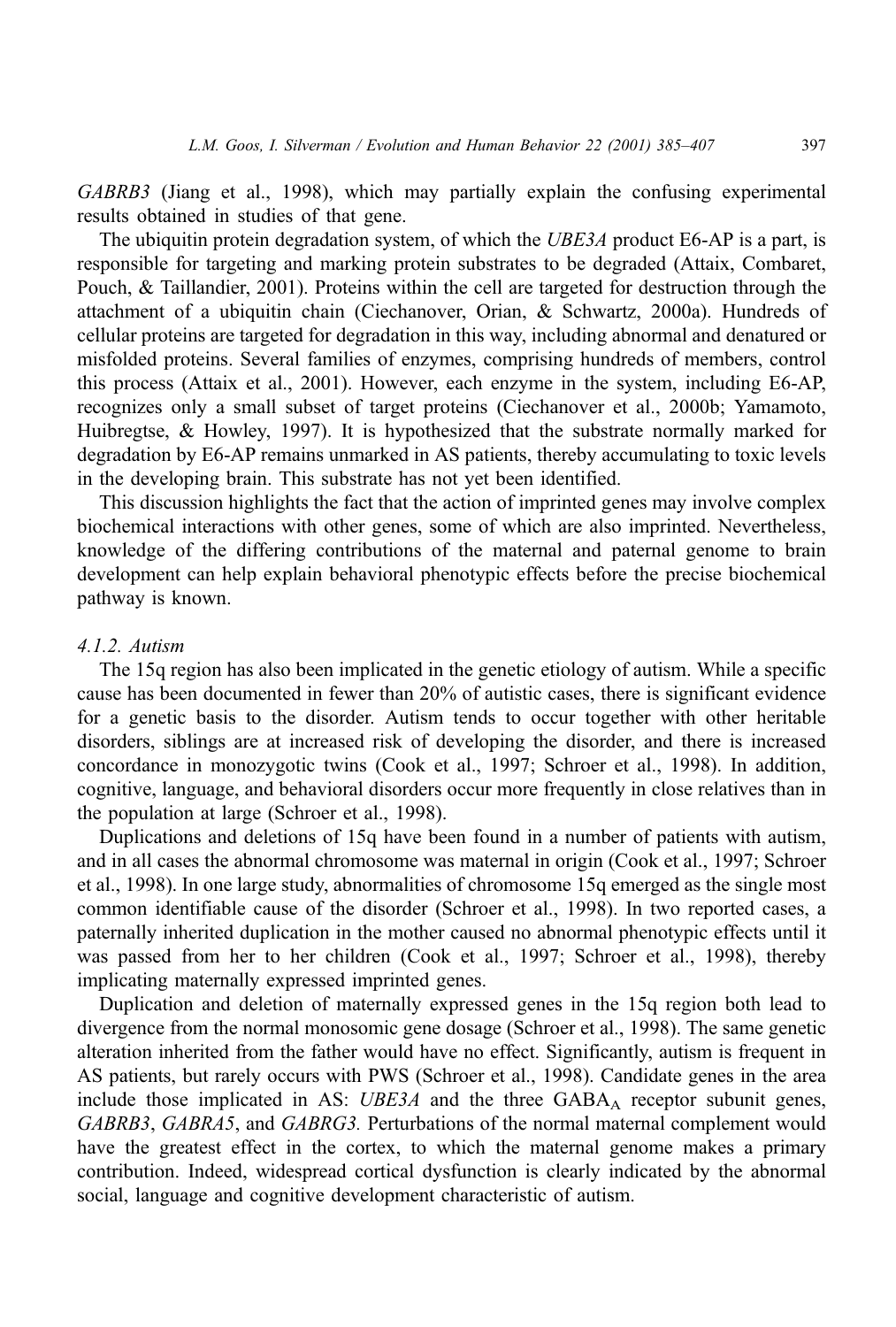## 4.1.3. Turner's Syndrome

Nondisjunction of the sex chromosomes during meiosis occasionally results in the formation of an egg or sperm with no sex chromosomes. If this gamete combines with a normal gamete during reproduction, the only viable offspring possible will be a female with the genotype X0, and the phenotype will be Turner's syndrome. Turner's syndrome is characterized by hypogonadism, infertility, and short stature (Hole, 1984). This syndrome provides a unique opportunity to investigate the differential effects of the paternal and maternal genome, since approximately 70% of individuals with Turner's syndrome inherit their X chromosome from their mother (labelled  $X_{m}$ 0), whereas the remainder inherit the paternal chromosome  $(X_p 0)$  (Isles & Wilkinson, 2000; Skuse et al., 1997). Recent research, using familial questionnaires and direct psychological assessment, has indicated that these individuals are also differentiable on the basis of cognitive and social skills, possibly due to the functional inequivalence of the maternal and paternal X chromosome.

Parents were administered a social cognition questionnaire to assess such things as the child's awareness of others' feelings or the effect of their behavior on the family and others, the ability to follow commands, the frequency and type of offensive, demanding, or disruptive behavior, and their understanding of body language (Skuse et al., 1997). According to their parents,  $X_m$  females had difficulties in all of these areas, but they particularly seemed to lack flexibility and responsiveness in social interactions (Skuse et al., 1997). Parents also indicated that  $X<sub>m</sub>$  females had more difficulty suppressing inappropriate behaviors in social situations than did  $X_p$  females (Scourfield, McGuffin, & Thapar, 1997). Taken together, the results of the parental questionnaires indicate impaired social cognition in  $X<sub>m</sub>$  females.

The results of direct psychological testing support the conclusions drawn from the questionnaire studies.  $X_m$  females score significantly lower than  $X_p$  females on tests of verbal IQ, a measure that correlates negatively with measures of social dysfunction (Scourfield et al., 1997). Direct tests of behavioral inhibition, such as the ''same–other world'' test, also favour  $X_p$  females (Skuse et al., 1997). These results are also consistent with health and scholastic records showing 72% of  $X<sub>m</sub>$  females have clinically significant social difficulties relative to  $X_p$  females, and special education needs (Keverne, 1997; Scourfield et al., 1997).

The results of these studies suggest that genes involved in social cognition and verbal ability may be preferentially paternally expressed/maternally silenced in humans (Skuse et al., 1997). If this can be confirmed by further research, it may improve our understanding of why males, who only receive the maternal X chromosome, are more susceptible to developmental disorders of language and social cognition, including autism (Skuse et al., 1997). In fact, while autism is rare in females (approximately 1 in 10000 normal females), 3 of 80  $X<sub>m</sub>0$ females in the population studied by Skuse and colleagues (1997) had been diagnosed with the disorder.

The asymmetrical influence of the parental genomes with respect to social cognition and language may provide further support for the conflict model of genomic imprinting. Human social interactions are crucial in acquiring a wide variety of material and nonmaterial resources, and resource acquisition is more common among kin than nonkin. Both are consistent with the proposition of the model that paternally active genes are primarily involved in resource acquisition from the mother and her kin.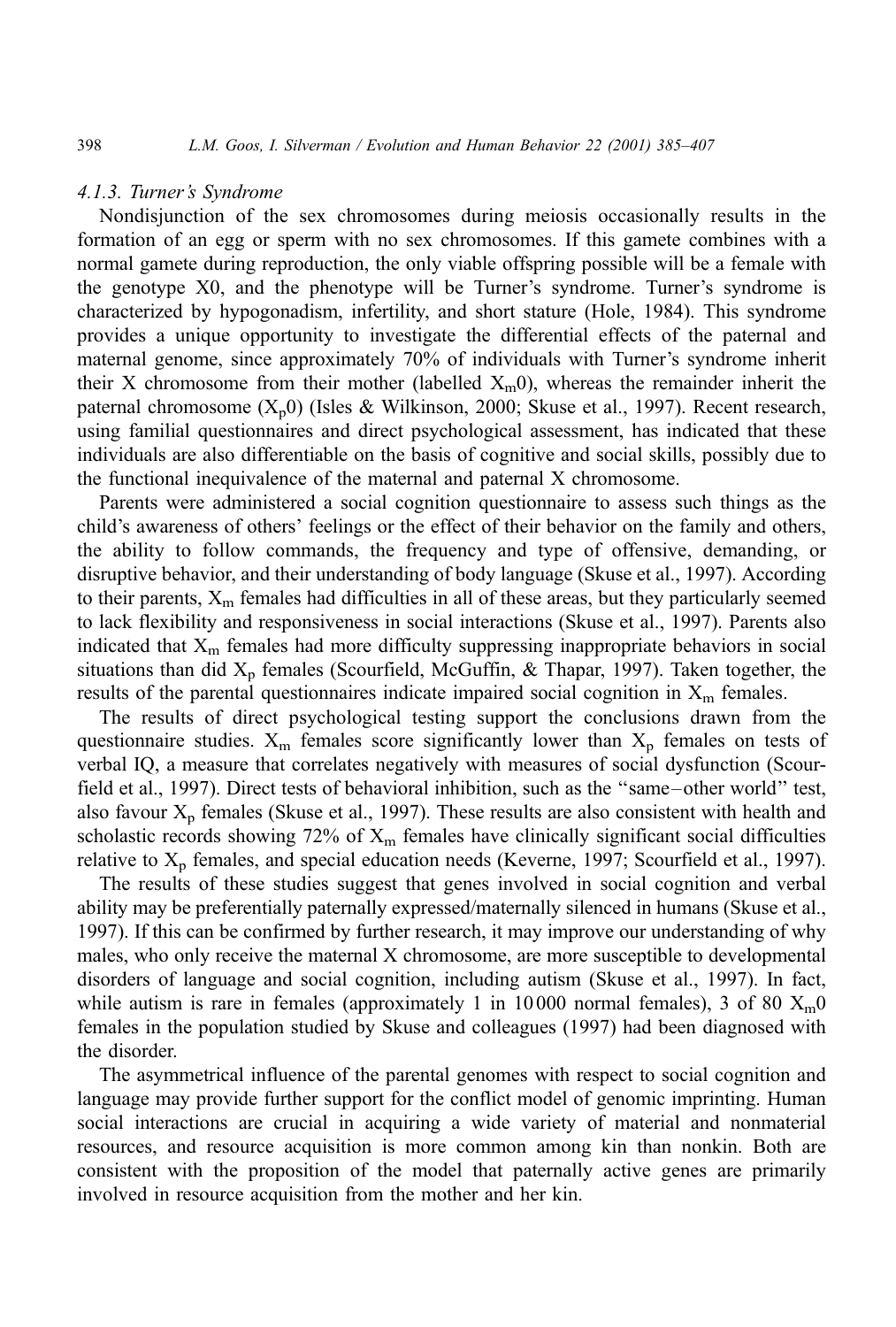#### 4.1.4. Other neurological disorders where imprinting is implicated

If a disorder is more frequently or exclusively transmitted from a parent of a particular sex, genomic imprinting is implicated (Hall, 1997). A number of disorders have inheritance patterns implicating genomic imprinting in brain development. Based on the cell deposition patterns discussed above, it can be expected that a neurological disorder transmitted from the mother would involve the cortex or striatum, whereas a disorder transmitted from the father would involve the hypothalamus or septum.

For example, the bulk of empirical evidence suggests that women with bipolar affective disorder (BPAD) are more likely to have children with the condition than are men with the disorder (Keverne, 1997; McMahon, Stinc, Meyers, Simpson, & DePaulo, 1995). In addition to their mothers, individuals affected with BPAD often have numerous affected female relatives as well (McMahon et al., 1995). MRI studies of BPAD have implicated the prefrontal cortex, a finding consistent with maternal transmission (Keverne, 1997).

Similarly, the risk of an individual having seizures is higher if the mother has epilepsy than if the father is affected (Ottman, Annegers, Hauser, & Kurland, 1988). This was found to be true regardless of seizure type (generalized vs. partial), etiology, drug use, or management during pregnancy (Ottman et al., 1988). The transmission is not totally maternal, since the children of males with epilepsy still have a higher risk than the general population (Ottman et al., 1988). Nevertheless, support for the hypothesis of maternally transmitted seizure susceptibility appears to be growing (Ottman et al., 1988). Epileptic seizures most often have their focus in the cerebral cortex, where the maternal genetic contribution is primary.

Numerous other neurological disorders, including Tourette's syndrome, schizophrenia, and Huntington's disease (Isles & Wilkinson, 2000; Lichter, Jackson, & Schachter, 1995) also show parent-of-origin influences on inheritance. However, the diagnostic and etiological complexity of these disorders and the lack of nonhuman homologues make more detailed genetic investigation difficult.

## 4.2. Imprinted genes and normal maternal behavior in the mouse

Significant effects of imprinted genes on complex behavior are perhaps most explicitly shown by studies involving mice with knockout mutations of particular imprinted genes. Both of the genes that have been studied in this way are paternally expressed/maternally silenced in normal mice, and show a large degree of expression in the hypothalamus.

The first of these genes, Mest (also called Peg1), is paternally expressed during development, especially in the mesoderm (Lefebvre et al., 1998). Loss of *Mest* decreases body size and birthweight to less than 85% of normal, with weight continually decreasing with time after birth (Lefebvre et al., 1998). By Day 28 postpartum, 50% of Mest-deficient pups are dead (Lefebvre et al., 1998). Lacking a clear causal explanation in the offspring, researchers looked to the behavior of *Mest*-deficient mothers to explain this significantly increased mortality. These mothers had 88% of their offspring die, regardless of the genotype of the offspring (*Mest*-deficient vs. *Mest*-positive) (Lefebvre et al., 1998). These same pups could be successfully fostered with normal wild-type females (Lefebvre et al., 1998), suggesting that deficiencies in the maternal behavior of the mothers were the cause of mortality. Analyses of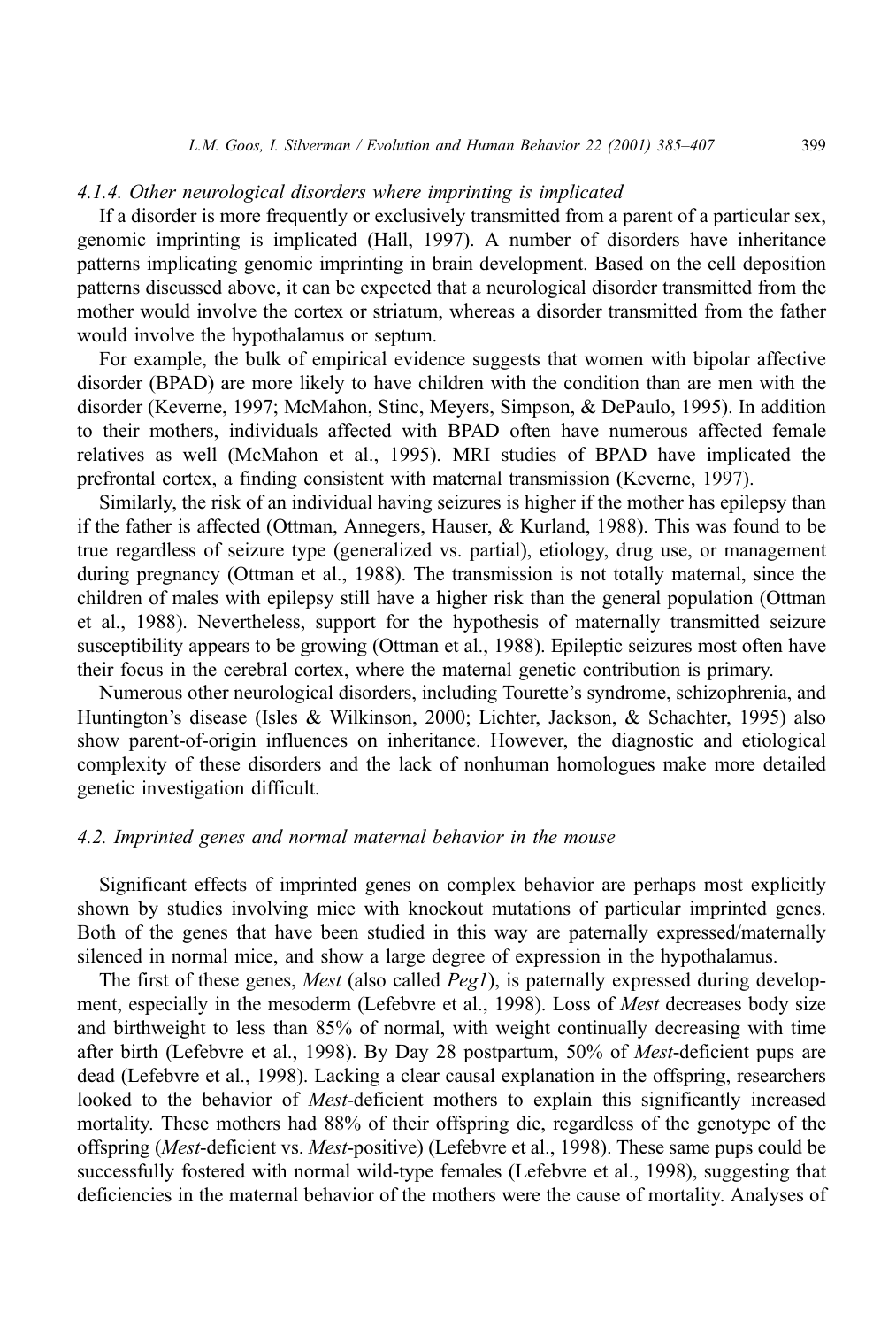maternal behavior in Mest-less females showed that while they approached and sniffed their pups just like normal mothers, they were severely impaired in other aspects of the maternal behavioral repertoire. They did not remove and ingest the placenta and extraembryonic membranes from around the pups, they left the pups unattended for long periods, they did not retrieve them, and their nest building skills were impaired (Lefebvre et al., 1998).

Mest is highly expressed in areas of the brain where the paternal genome makes a substantial contribution, such as the hypothalamus (Lefebvre et al., 1998). Specific regions of the hypothalamus (namely the MPOA and the lateral hypothalamic nuclei) have been shown to be involved in the control of maternal and ingestive behavior, including placentophagia (Lefebvre et al., 1998). Mest is also highly expressed in the olfactory bulb (Lefebvre et al., 1998). Given the crucial role of olfaction in the stimulation of maternal behavior in mice (Fleming & Rosenblatt, 1974a, 1974b), one might assume that a generalized impairment in olfactory ability could underlie the deficiencies in maternal behavior seen in these mice. However, *Mest*-deficient mice were as proficient as wild-type mice in finding food when hungry (Lefebvre et al., 1998), suggesting that the olfactory impairment was offspring specific.

The second gene implicated in maternal behavior in the mouse is Peg3. Peg3 is paternally expressed in mesoderm and endodermal tissues during development, and in the hypothalamus in adult brains (Li et al., 1999). Peg3-deficient mice had similar behavioral abnormalities to Mest-deficient mothers: They approached and sniffed their pups quickly, but failed to gather, nest, and care for their pups as normal mothers would (Li et al., 1999). Lactational ability was also impaired in Peg3-deficient mothers (Li et al., 1999). Not only did they take longer to assume the required crouching position, but their offspring gained less weight than offspring of normal mothers, despite equal time spent suckling (Li et al., 1999). After weaning, however, their offspring caught up to wild-type weights (Li et al., 1999), suggesting a nutritional or quantitative deficit in milk from Peg3-deficient mothers.

Histological analyses revealed normal mammary glands, but a striking lack of oxytocinproducing neurons in the hypothalamus (Li et al., 1999). Oxytocin stimulates maternal behavior, uterine contractions, and the secretion of milk during lactation. Infant suckling causes the release of oxytocin from the hypothalamus, which stimulates the contraction of muscles surrounding the mammary glands and the ejection of milk (Hole, 1984; Li et al., 1999). A decrease in the amount of this hormone would result in lower quantities of milk being delivered to suckling offspring, despite normal mammary gland function. It could also lead to the placentophagia and nest-building deficiencies observed. While this finding appears to explain much of the observed deficiencies in Peg3-deficient mothers, they still had normal conceptions, pregnancies, births, and mammary development (Li et al., 1999). Thus, endocrine dysfunction is only one piece of this complex puzzle.

The paternal expression of genes involved in mothering behaviors, namely *Mest* and *Peg3*, provides a significant interpretive challenge for the genetic conflict hypothesis. Li et al. (1999) suggest that asymmetrical parental interests resulted in maternal imprinting/paternal expression of these genes. They propose that paternal regulation of maternal behavior evolved to enhance paternal fitness, through the prolonged care and feeding of offspring bearing his genes (Li et al., 1999). However, it is the maternal grandfather of the offspring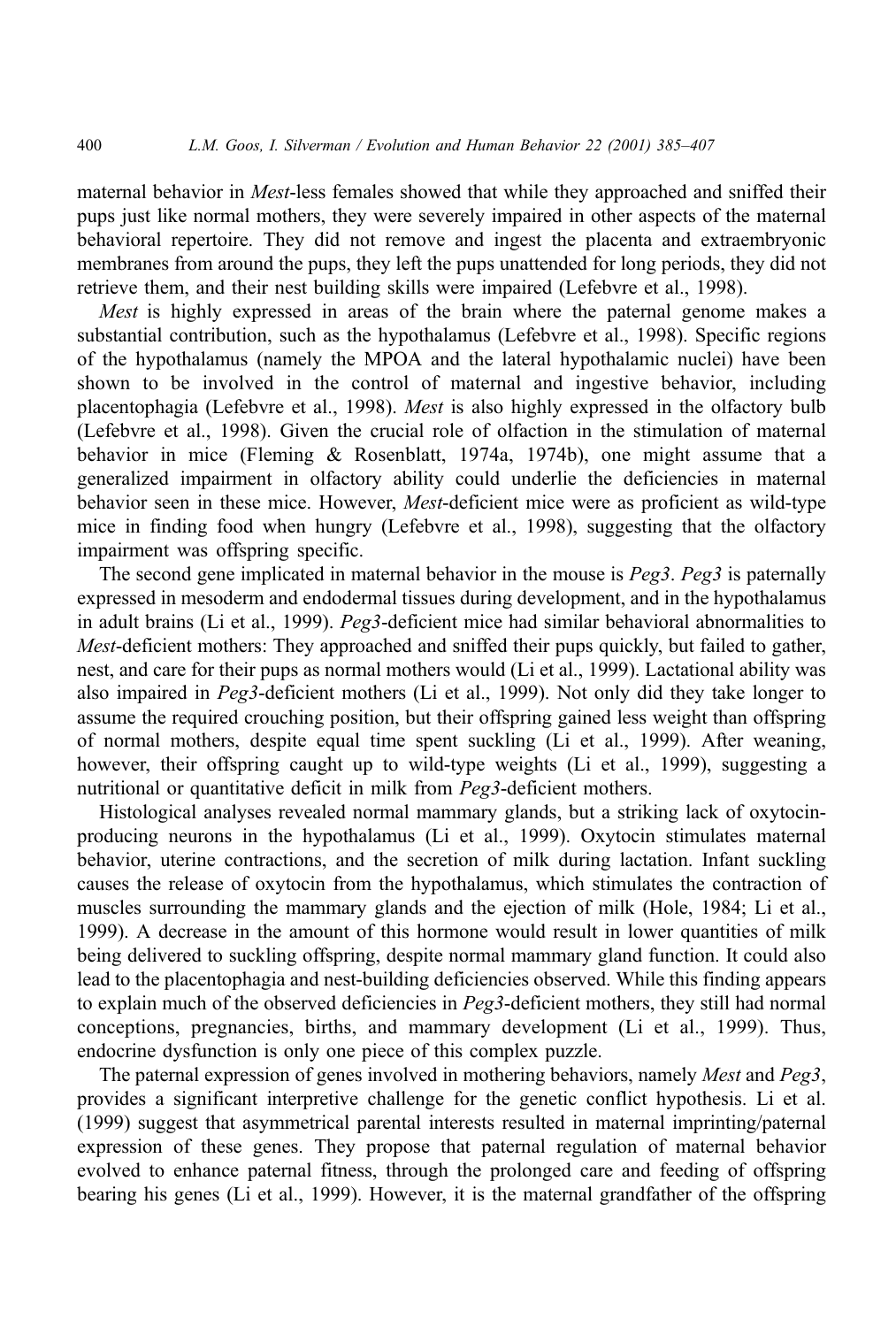that would be contributing these genes to the mother, as opposed to the father of the offspring. There is an equal chance that an offspring will receive from his or her mother a grandpaternal or a grandmaternal allele. Therefore, grandpaternal alleles that promote maternal behavior would benefit grandfathers and grandmothers equally (Smits, Parma, & Vassart, 2000). It has been suggested that the imprint on these genes, especially *Peg3*, evolved primarily in response to their influence on offspring size, since both of these genes have been shown to have growth promoting effects in vivo (Lefebvre et al., 1998; Li et al., 2000; Smits et al., 2000; Vrana et al., 2000). The advantage conferred by imprinting in the regulation of offspring growth may have been significant enough to lead to fixation, independent of any other phenotypic effects, including maternal behavior (Haig, 1999; Lefebvre et al., 1998; Li et al., 2000).

## 4.3. In vivo changes to imprinting

Evidence for environmental influences on imprinting has emerged from drug and alcohol research, suggesting that changes to the parental imprint may have adverse effects on neural development in offspring. In mammals, chemicals ingested by the mother have numerous ways in which to alter development in her offspring. However, drug and alcohol consumption by fathers has also been shown to affect offspring behavior in rats, possibly through alterations to genomic imprinting. The offspring of male rats fed alcohol have decreased body weight, increased susceptibility to stress, poor avoidance learning, and impaired spatial learning (Abel, 1989; Abel & Lee, 1988; Wozniak, Cicero, Kettinger, & Meyer, 1991). They show no difference, however, on activity levels, exploration, object recognition, developmental trajectory, or sensorimotor development (Wozniak et al., 1991).

A number of mutagens, including alcohol, have been shown to alter the methylation of DNA in a variety of tissues (Kirkness & Durcan, 1992). Although this has not yet been demonstrated in sperm, a single dose of alcohol has been shown to change the methylation of DNA in rat liver (Durcan & Goldman, 1993). It is possible that alcohol consumption could alter the normal male pattern of imprinting, resulting in overexpression of these genes in the brain and subsequent behavioral abnormalities.

In addition to effects on the brain, individual or environmental factors that alter the imprint on a gene and the timing of these factors could play a large role in a person's genetic susceptibility to cancer (Reik, 1989). Changes in DNA methylation consistent with the reactivation of an imprinted allele are observed in all premalignant or malignant tumours, and represent ''... the earliest and most ubiquitous ... DNA alteration in cancer'' (Feinberg, 1993, pp. 113). These examples illustrate how the biological imprint on a gene is one point at which factors in the environment may influence development and health.

#### 5. Intrafamilial correlations: A potential new approach to imprinting research

Behavior geneticists have compared correlational patterns among pairs of immediate family members by various methods to establish the influences of sex-linked recessive genes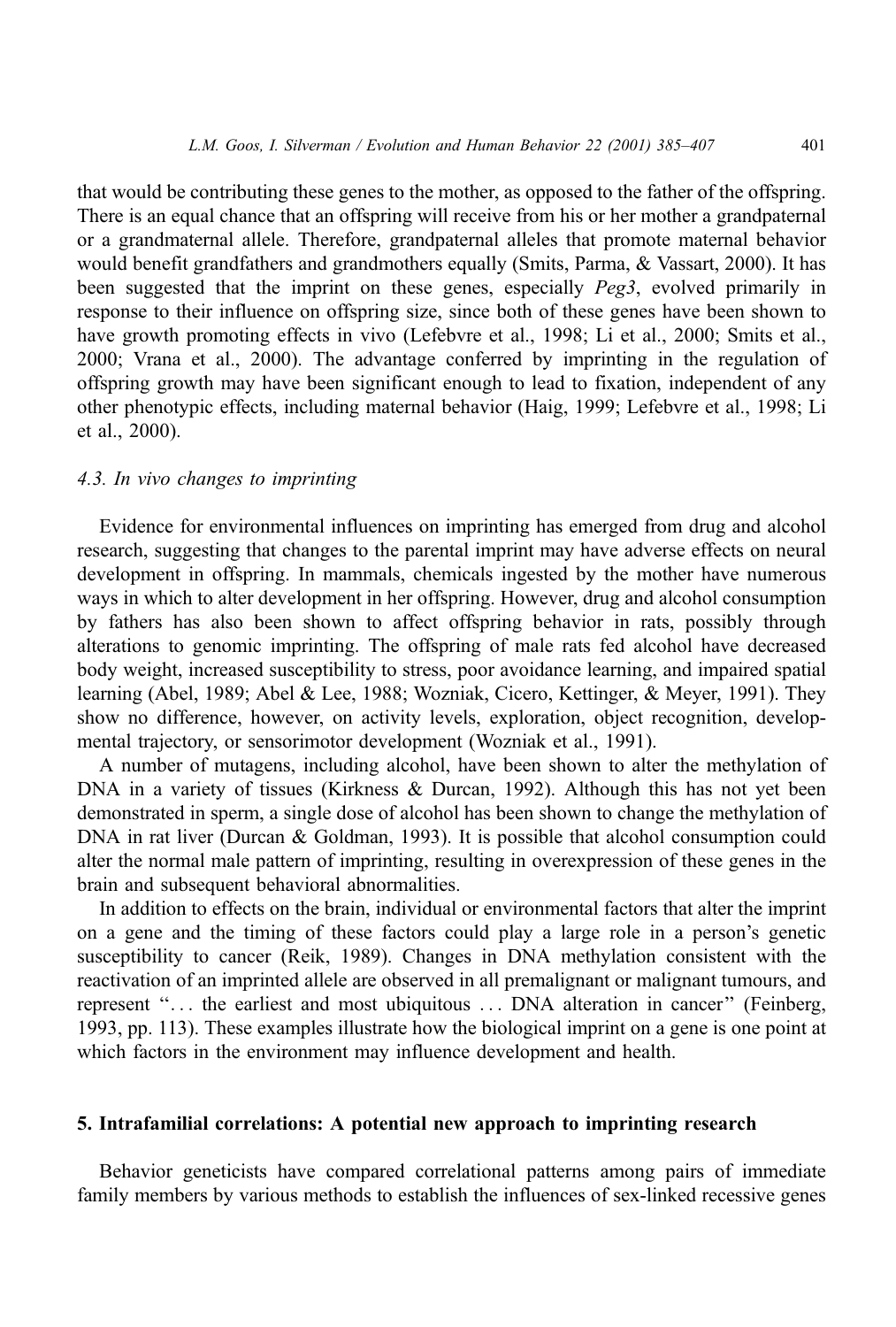(e.g. Ashton & Borecki, 1987; Yen, 1975), and this approach may be applied to genomic imprinting as well. If a maternally expressed, paternally silenced gene is expressed in the offspring of either sex, the probability is 100% that it is carried by the mother. The probability that it is carried as well by the father will correspond to the frequency of the allele in the population and will be less than 100%. The reverse conditions apply for paternally expressed maternally silenced genes. Thus, significantly larger correlations for a given trait between offspring and parents of either sex are suggestive of genomic imprinting. These methods, as they are used to explore sex-linked recessive effects, may be applied to traits with high heritability quotients or other indications of a notable genetic factor. Alternatively, with the benefits of brain scanning techniques, intrafamilial correlations may be used adjunctively with brain and behavior studies; that is, correlational patterns may be assessed for traits which appear to be mediated by areas of the brain showing differential contributions of the maternal and paternal genomes.

# 6. Conclusions

Genomic imprinting has important implications for our understanding of the genetic regulation of development, disease, and behavior. Knowledge of imprinting adds a new facet to risk assessment and genetic counseling, as well as to the study of genes themselves in biochemistry, genomics, and gene mapping. While many imprinted genes appear to influence fetal development and growth, the expression of imprinted genes also varies over space and time within an individual. Genes may be imprinted in some tissues and not others, or only at certain times during development, making imprinting an important regulatory process over the entire life span.

Numerous human genetic diseases are being reevaluated to determine if there are parentof-origin effects. The risk of transmitting or inheriting a disease can be calculated with more accuracy if the imprinting status of the gene is known. Studies of the role played by genomic imprinting in disease states may be particularly enlightening in the case of cancer. Identifying the cancerous consequences of losing the imprint on a gene furthers our understanding of the etiology of cancer, and improves our understanding of how environmental factors can influence genetic events. Normal development can no longer be viewed as a stable linear trajectory with one set of ''plans'' and a backup copy. It is, at least in part, a balance between the contrasting forces of the parental genomes. When this balance is disturbed, the resultant phenotypic effects may be more predictable given an understanding of genomic imprinting. Such disturbances also provide information about the role of each contributing genome in normal development.

The genetic conflict hypothesis of genomic imprinting predicts greater paternal contribution to parts of the brain involved in resource acquisition behavior from the mother and her kin. It also suggests that the maternal contribution to the brain would be more likely to control and suppress these behaviors. This view is consistent with knowledge of the functions of the tissues for which highly dimorphic contributions are observed (Iwasa, 1998). The areas of the brain showing the highest degree of uniparental cell deposition in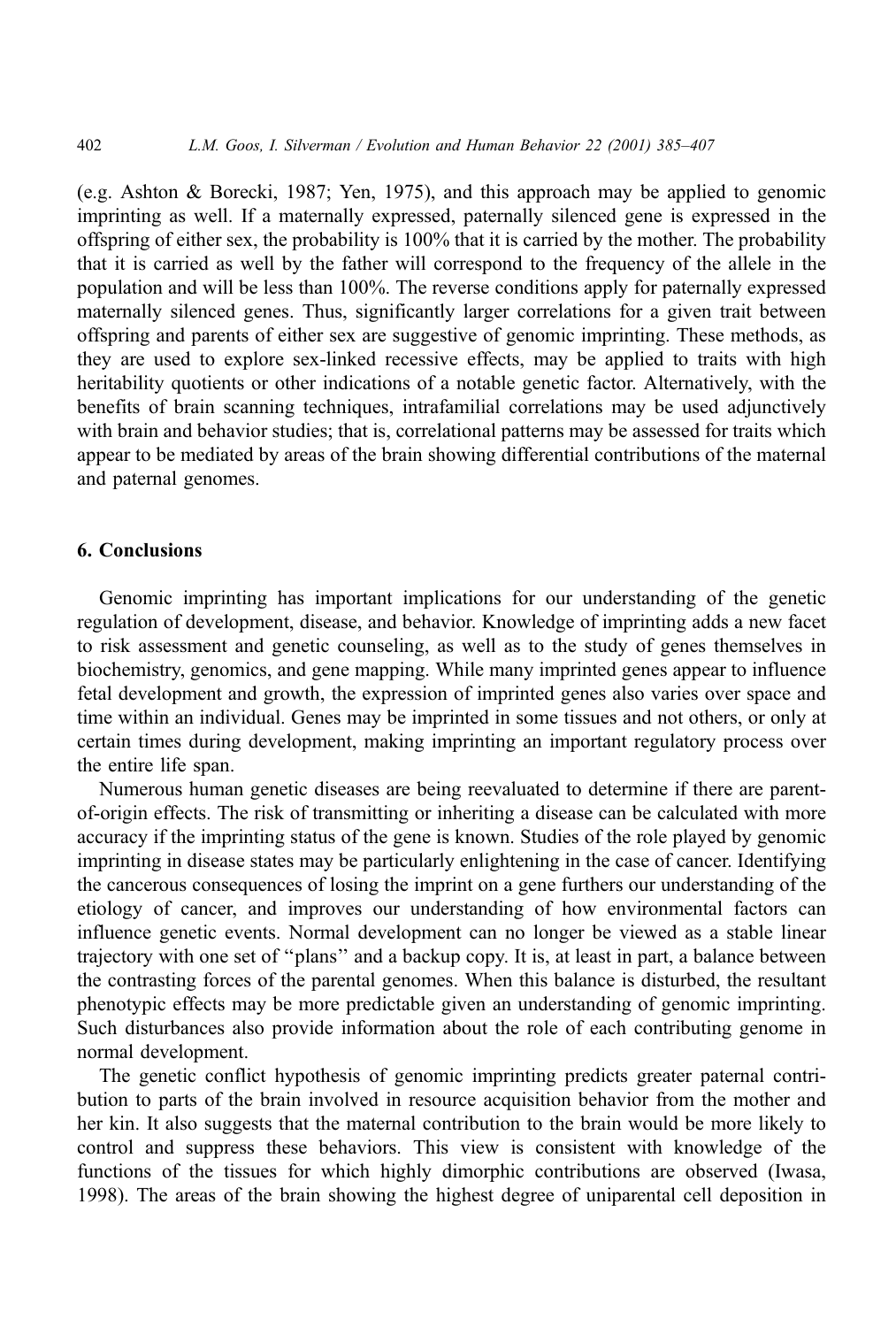chimeras, namely the frontal cortex and the hypothalamus, are both involved in motivation. Motivational states generated in each of these areas may diverge, resulting in internal conflicts (Haig, 1998). Where the goal most beneficial to an individual's fitness requires interaction with kin, internal conflicts in motivation may be particularly acute due to the asymmetric genetic relationships between an individual and their maternal and paternal kin (Haig, 1997, 2000).

The theoretical implications of genomic imprinting will require a paradigm shift as our view of particulate inheritance is altered to accommodate local but predictable changes in gene expression in each generation. The conflict theory of genomic imprinting is a powerful yet elegant predictive tool that may be fruitfully applied by all evolutionary scientists interested in the interrelationships of brain, cognition, and behavior.

## Acknowledgments

The authors wish to acknowledge the exceptional contributions made by David Haig in his review of the manuscript. Martin Daly also provided substantial academic and editorial assistance. Preparation of this article was supported by an Ontario Graduate Scholarship and a Social Science and Humanities Research Council of Canada Doctoral Fellowship to L.M.G.

## References

- Abel, E. L. (1989). Paternal and maternal alcohol consumption: effects on offspring in two strains of rats. Alcohol Clinical and Experimental Research, 13, 533 – 541.
- Abel, E. L., & Lee, J. A. (1988). Paternal alcohol exposure affects offspring behavior but not body or organ weights in mice. Alcohol Clinical and Experimental Research, 12, 349-355.
- Allen, N. D., Logan, K., Lally, G., Drage, D. J., Norris, M. L., & Keverne, E. B. (1995). Distribution of parthenogenetic cells in the mouse brain and their influence on brain development and behavior. Proceedings of the National Academy of Sciences, 92, 10782 – 10786.
- Ashton, G. C., & Borecki, I. B. (1987). Further evidence for a gene influencing spatial ability. Behavior Genetics, 17, 243 – 256.
- Attaix, D., Combaret, L., Pouch, M. N., & Taillandier, D. (2001). Regulation of proteolysis. Current Opinion in Clinical Nutrition and Metabolic Care, 4, 45 – 49.
- Bartolomei, M. S., & Tilghman, S. M. (1997). Genomic imprinting in mammals. Annual Review of Genetics, 31,  $493 - 525$ .
- Barton, S. C., Ferguson-Smith, A. C., Fundele, R., & Surani, M. A. (1991). Influence of paternally imprinted genes on development. Development, 113, 679-688.
- Barton, S. C., Surani, M. A. H., & Norris, M. L. (1984). Role of paternal and maternal genomes in mouse development. Nature, 311, 374 – 376.
- Burt, A. (1993). Textbook of neuroanatomy. Philadelphia: Saunders.
- Buss, D. (1999). Evolutionary psychology. The new science of the mind. Boston: Allyn and Bacon.
- Butler, M. (1990). Prader-Willi Syndrome: current understanding of cause and diagnosis. American Journal of Medical Genetics, 35, 319 – 332.
- Cavaille´, J., Buiting, K., Kiefmann, M., Lalande, M., Brannan, C. I., Horsthemke, B., Bachellerie, J. P., Brosius, J., & Hüttenhofer, A. (2000). Identification of brain-specific and imprinted small nucleolar RNA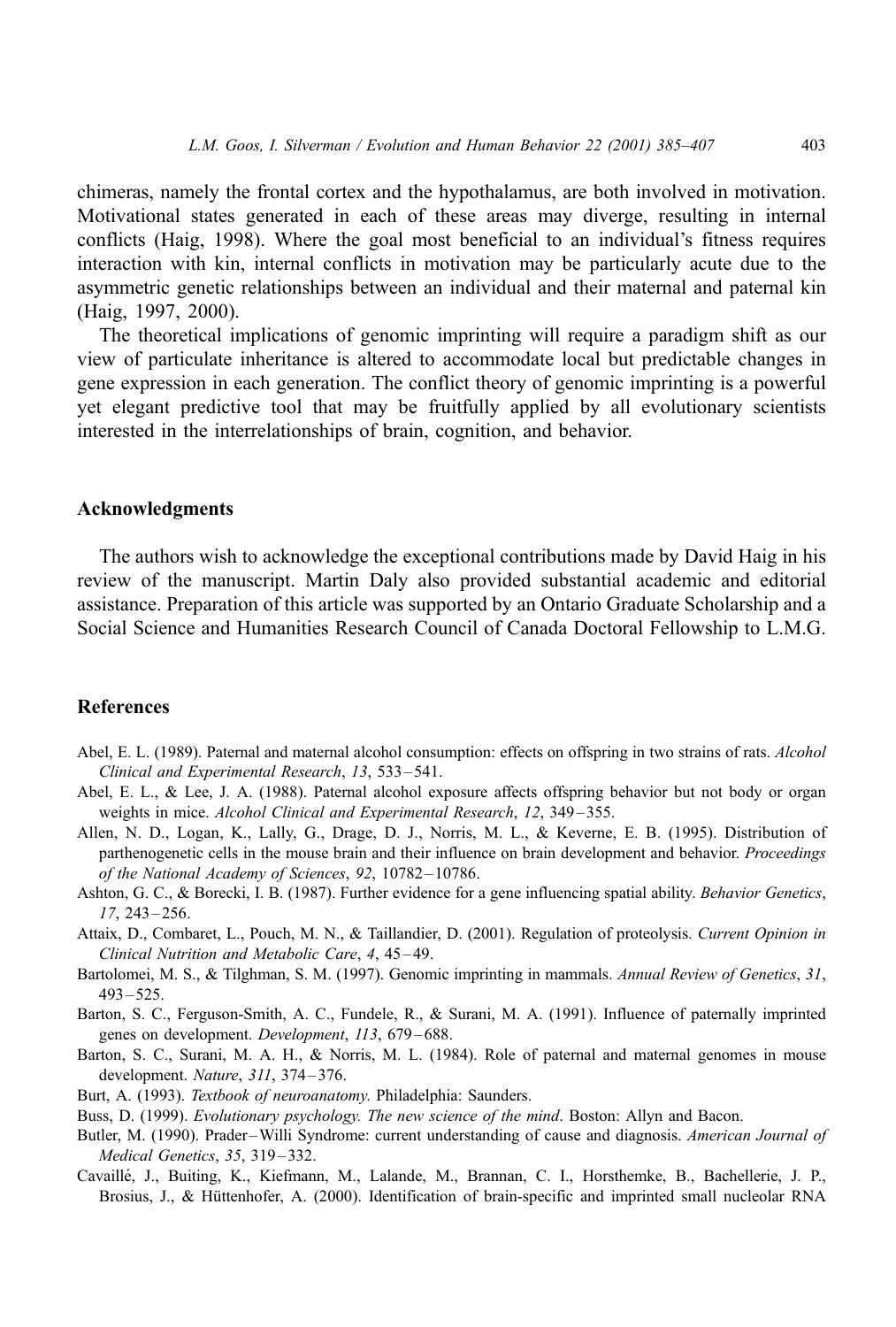genes exhibiting an unusual genomic organization. Proceedings of the National Academy of Sciences, 97, 14311 – 14316.

- Ciechanover, A., Orian, A., & Schwartz, A. L. (2000a). Ubiquitin-mediated proteolysis: biological regulation via destruction. BioEssays, 22, 442-451.
- Ciechanover, A., Orian, A., & Schwartz, A. L. (2000b). The ubiquitin-mediated proteolytic pathway: mode of action and clinical implications. Journal of Cellular Biochemistry Supplement, 34, 40-51.
- Cook, E. H., Lindgren, V., Leventhal, B. L., Courchesne, R., Lincoln, A., Shulman, C., Lord, C., & Courchesne, E. (1997). Autism or atypical autism in maternally but not paternally derived proximal 15q duplication. American Journal of Human Genetics, 60, 928-934.
- Dawson, W. D. (1965). Fertility and size inheritance in a *Peromyscus* species cross. *Evolution*, 19, 44–55.
- Durcan, M. J., & Goldman, D. (1993). Genomic imprinting: implications for behavioral genetics. Behavior Genetics, 23, 137-143.
- Falls, J. G., Pulford, D. J., Wylie, A. A., & Jirtle, R. L. (1999). Genomic imprinting: implications for human disease. American Journal of Pathology, 154, 635–647.
- Feinberg, A. P. (1993). Genomic imprinting and gene activation in cancer. Nature Genetics, 4, 110–113.
- Filipowicz, W. (2000). Imprinted expression of small nucleolar RNAs in brain: time for RNomics. Proceedings of the National Academy of Sciences, 97, 14035 – 14037.
- Fleming, A. S., & Rosenblatt, J. S. (1974a). Olfactory regulation of maternal behavior in rats: I. Effects of olfactory bulb removal in experienced and inexperienced lactating and cycling females. Journal of Comparative and Physiological Psychology, 86, 221-232.
- Fleming, A. S., & Rosenblatt, J. S. (1974b). Olfactory regulation of maternal behavior in rats: II. Effects of peripherally induced anosmia and lesions of the lateral olfactory tract in pup-induced virgins. Journal of Comparative and Physiological Psychology, 86, 233 – 246.
- Flint, J. (1992). Implications of genomic imprinting for psychiatric genetics. Psychological Medicine, 22, 5-10.
- Friend, W. C. (1995). Psychopathology and nonmendelian inheritance. In: M. V. Seeman (Ed.), Gender and psychopathology (pp. 41-61). Washington: American Psychiatric Press.
- Fundele, R., Barton, S. C., Christ, B., Krause, R., & Surani, M. A. (1995). Distribution of androgenetic cells in fetal mouse chimeras. Roux's Archive of Developmental Biology, 204, 484 – 493.
- Fundele, R. H., Norris, M. L., Barton, S. C., Fehlau, M., Howlett, S. K., Mills, W. E., & Surani, M. A. (1990). Temporal and spatial selection against parthenogenetic cells during development of fetal chimeras. Development, 108, 203-211.
- Goshen, R., Ben-Rafael, Z., Gonik, B., Lustig, O., Tannos, V., de-Groot, N., & Hochberg, A. A. (1994). The role of genomic imprinting in implantation. Fertility and Sterility,  $62$ ,  $903 - 910$ .
- Haig, D. (1993). Genetic conflicts in human pregnancy. The Quarterly Review of Biology, 68, 495–532.
- Haig, D. (1997). Parental antagonism, relatedness asymmetries, and genomic imprinting. Proceedings of the Royal Society of London, B, 264, 1657-1662.
- Haig, D. (1998, June). *The divided self.* 13th Biannual Meeting of the International Society for Human Ethology, Vancouver, British Columbia, Canada.
- Haig, D. (1999). Genetic conflicts and the private life of Peromyscus polionotus. Nature Genetics, 22, 131.
- Haig, D. (2000). Genomic imprinting, sex-biased dispersal, and social behavior. Annals of the New York Academy of Sciences, 907, 149 – 163.
- Haig, D., & Graham, C. (1991). Genomic imprinting and the strange case of the insulin-like growth factor II receptor. Cell, 64, 1045 – 1046.
- Haig, D., & Trivers, R. (1995). The evolution of parental imprinting: a review of hypotheses. In: R. Ohlsson, K. Hall, & M. Ritzen (Eds.), *Genomic imprinting: causes and consequences* (pp. 17–28). Cambridge, UK: Cambridge Univ. Press.
- Haig, D., & Westoby, M. (1989). Parent specific gene expression and the triploid endosperm. American Naturalist,  $134, 147 - 155.$
- Halford, J. C., & Blundell, J. E. (2000). Separate systems for serotonin and leptin in appetite control. Annals of Medicine, 32, 222-232.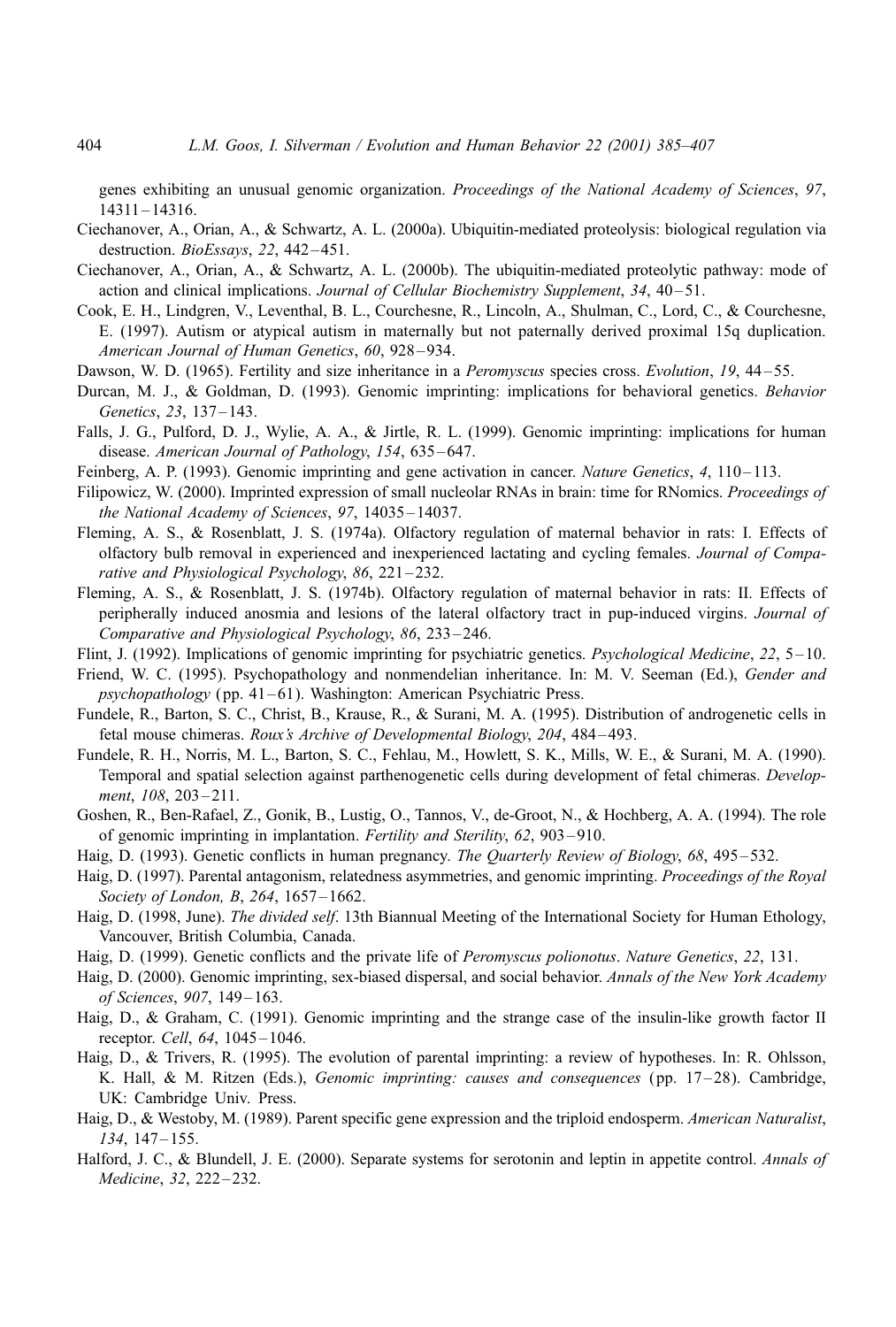- Hall, J. G. (1997). Genomic imprinting: nature and clinical relevance. Annual Review of Medicine, 48, 35–44.
- Hinde, R. A. (1987). Can nonhuman primates help us understand human behavior? In: B. B. Smuts, D. L. Cheney, R. M. Seyfarth, R. W. Wrangham, & T. T. Struhsaker (Eds.), Primate societies ( pp. 413 – 420). Chicago: University of Chicago Press.
- Hoffman, B. J., & Mezey, E. (1989). Distribution of serotonin 5-HT<sub>1C</sub> receptor mRNA in adult rat brain. *FEBS* Letters, 247, 453-462.
- Hole Jr., J. W. (1984). Human anatomy and physiology. Dubuque, IA: Wm.C. Brown.
- Hurst, L. D. (1997). Evolutionary theories of genomic imprinting. In: W. Reik, & A. Surani (Eds.), *Genomic* imprinting (pp. 211-238). New York: IRL Press.
- Hurst, L. D., Atlan, A., & Bengtsson, B. O. (1996). Genetic conflicts. The Quarterly Review of Biology, 71,  $317 - 364.$
- Hurst, L. D., & McVean, G. T. (1997). Growth effects of uniparental disomies and the conflict theory of genomic imprinting. Trends in Genetics, 13, 436-443.
- Isles, A. R., & Wilkinson, L. S. (2000). Imprinted genes, cognition and behavior. Trends in Cognitive Sciences, 4,  $309 - 318.$
- Iwasa, Y. (1998). The conflict theory of genomic imprinting: how much can be explained? Current Topics in Developmental Biology, 40, 255 – 293.
- Jiang, Y., Tsai, T.-F., Bressler, J., & Beaudet, A. L. (1998). Imprinting in Angelman and Prader –Willi Syndromes. Current Opinion in Genetics and Development, 8, 334 – 342.
- Kandel, E. R., Schwartz, J. H., & Jessell, T. M. (1995). Essentials of neural science and behavior. Norwalk, CT: Appleton and Lange.
- Keverne, E. B. (1994). Molecular genetic approaches to understanding brain development and behavior. Psychoneuroendocrinology, 19, 407 – 414.
- Keverne, E. B. (1997). Genomic imprinting in the brain. Current Opinion in Neurobiology, 7, 463–468.
- Keverne, E. B., Fundele, R., Narasimha, M., Barton, S. C., & Surani, M. A. (1996). Genomic imprinting and the differential roles of parental genomes in brain development. Developmental Brain Research, 92, 91-100.
- Kirkness, E. W., & Durcan, M. J. (1992). Genomic imprinting: parental origin effects on gene expression. Alcohol Health and Research World, 16, 312–316.
- Lalande, M., Minassian, B. A., DeLorey, T. M., & Olsen, R. W. (1999). Parental imprinting and Angelman Syndrome. Advances in Neurology, 79, 421-429.
- Lefebvre, L., Viville, S., Barton, S. C., Ishino, F., Keverne, E. B., & Surani, M. A. (1998). Abnormal maternal behavior and growth retardation associated with loss of the imprinted gene Mest. Nature Genetics, 20,  $163 - 169$ .
- Li, L.-L., Keverne, E. B., Aparicio, S. A., Barton, S. C., Surani, M. A., & Ishino, F. (2000). Peg3 and the conflict hypothesis. Science, 287, 1167a.
- Li, L.-L., Keverne, E. B., Aparicio, S. A., Ishino, F., Barton, S. C., & Surani, M. A. (1999). Regulation of maternal behavior and offspring growth by paternally expressed Peg3. Science, 284, 330-333.
- Lichter, D. G., Jackson, L. A., & Schachter, M. (1995). Clinical evidence of genomic imprinting in Tourette's Syndrome. Neurology, 45, 924 – 928.
- Lindor, N. M., Ney, J. A., Gaffey, T. A., Jenkins, R. B., Thibodeau, S. N., & Dewald, G. W. (1992). A genetic review of complete and partial hydatidiform moles and nonmolar triploidy. Mayo Clinic Proceedings, 67, 791 – 799.
- Mann, J. R., Gadi, I., Harbison, M. L., Abbondanzo, S. J., & Stewart, C. L. (1990). Androgenetic mouse embryonic stem cells are pluripotent and cause skeletal defects in chimeras: implications for genetic imprinting. Cell,  $62$ ,  $251 - 260$ .
- McFadden, D. E., & Kalousek, D. K. (1991). Two different phenotypes of fetuses with chromosomal triploidy: correlation with parental origin of the extra haploid set. American Journal of Medical Genetics, 38,  $535 - 538.$
- McGrath, J., & Solter, D. (1984). Completion of mouse embryogenesis requires both the maternal and paternal genomes. Cell, 37, 179-183.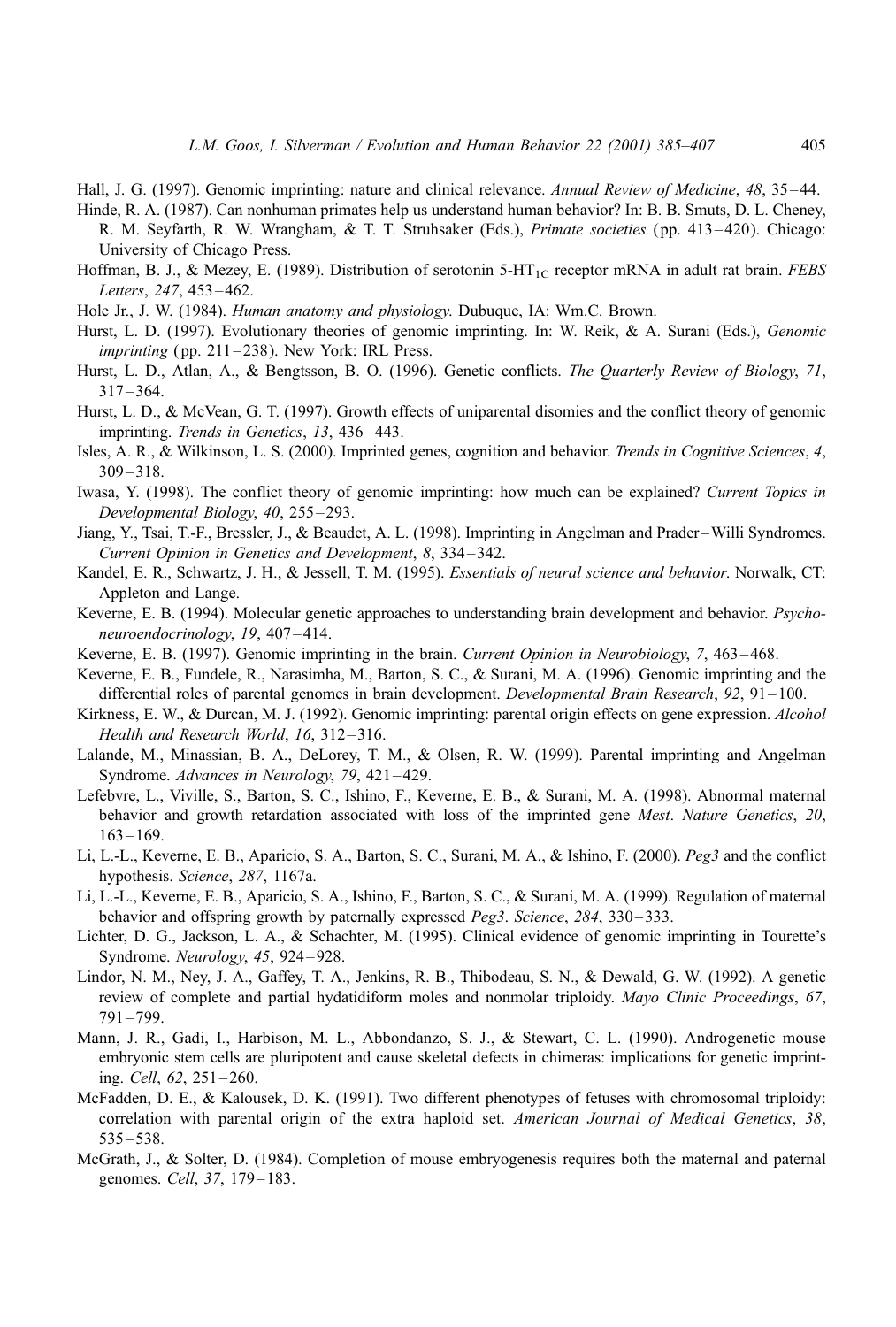- McMahon, F. J., Stinc, O. C., Meyers, D. A., Simpson, S. G., & DePaulo, J. R. (1995). Patterns of maternal transmission in bipolar affective disorder. American Journal of Human Genetics, 56, 1277 – 1286.
- Meguro, M., Mitsuya, K., Sui, H., Shigenami, K., Kugoh, H., Nakao, M., & Oshimura, M. (1997). Evidence for uniparental, paternal expression of the human GABA<sub>A</sub> receptor subunit genes, using microcell-mediated chromosome transfer. Human Molecular Genetics, 6, 2127 – 2133.
- Moore, T., & Haig, D. (1991). Genomic imprinting in mammalian development: a parental tug-of-war. Trends in Genetics, 7, 45 – 49.
- Moore, T., & Mills, W. (1999). Imprinting and monogamy. *Nature Genetics*, 22, 130–131.
- Morison, I. M., & Reeve, A. E. (1998). A catalogue of imprinted genes and parent-of-origin effects in humans and animals. Human Molecular Genetics, 7, 1599 – 1609.
- Nicholls, R. D., Saitoh, S., & Horsthemke, B. (1998). Imprinting in Prader –Willi and Angelman Syndromes. Trends in Genetics, 14, 194-200.
- Nicolson, N. A. (1987). Infants, mothers, and other females. In: B. B. Smuts, D. L. Cheney, R. M. Seyfarth, R. W. Wrangham, & T. T. Struhsaker (Eds.), Primate societies (pp. 330-342). Chicago: University of Chicago Press.
- Ottman, R., Annegers, J. F., Hauser, W. A., & Kurland, L. T. (1988). Higher risk of seizures in offspring of mothers than of fathers with epilepsy. American Journal of Human Genetics, 43, 257–264.
- Paldi, A., Nagy, A., Markkula, M., Barna, I., & Dezso, L. (1989). Postnatal development of parthenogenetic $\leftrightarrow$ fertilized mouse aggregation chimeras. Development, 105, 115 – 118.
- Parkinson, W. L., & Weingarten, H. P. (1990). Dissociative analysis of ventromedial hypothalamic obesity syndrome. American Journal of Physiology, 259, R829-R835.
- Reik, W. (1989). Genomic imprinting and genetic disorders in man. *Trends in Genetics*, 5, 331–336.
- Schroer, R. J., Phelan, M. C., Michaelis, R. C., Crawford, E. C., Skinner, S. A., Cuccaro, M., Simensen, R. J., Bishop, J., Skinner, C., Fender, D., & Stevenson, R. E. (1998). Autism and maternally derived aberrations of chromosome 15q. American Journal of Medical Genetics, 76, 327 – 336.
- Scourfield, J., McGuffin, P., & Thapar, A. (1997). Genes and social skills. BioEssays, 19, 1125-1127.
- Skuse, D. H., James, R. S., Bishop, D. V. M., Coppin, B., Dalton, P., Aamodt-Leeper, G., Bacarese-Hamilton, M., Creswell, C., McGurk, R., & Jacobs, P. A. (1997). Evidence from Turner's syndrome of an imprinted X-linked locus affecting cognitive function. Nature, 387, 705-708.
- Smits, G., Parma, J., & Vassart, G. (2000). Peg3 and the conflict hypothesis. Science, 287, 1167a.
- Solter, D. (1988). Differential imprinting and expression of maternal and paternal genomes. Annual Review of Genetics, 22, 127-146.
- Spencer, H. G., Clark, A. G., & Feldman, M. W. (1999). Genetic conflicts and the evolutionary origin of genomic imprinting. Trends in Ecology and Evolution, 14, 197-201.
- Strachan, T., & Read, A. P. (1996). Human molecular genetics. Rexdale, Ontario: Wiley.
- Tecott, L. H., Sun, L. M., Akana, S. F., Strack, A. M., Lowenstein, D. H., Dallman, M. F., & Julius, D. (1995). Eating disorder and epilepsy in mice lacking  $5-HT_{2C}$  serotonin receptors. *Nature*,  $374$ ,  $542-546$ .
- Thomson, J. A., & Solter, D. (1988). The developmental fate of androgenetic, parthenogenetic, and gynogenetic cells in chimeric gastrulating mouse embryos. Genes and Development, 2, 1344 – 1351.
- Trivers, R. (1974). Parent-offspring conflict. American Zoologist, 14, 249-264.
- Trivers, R. L. (1997). Genetic basis of intrapsychic conflict. In: N. L. Segal, G. E. Weisfeld, & C. C. Weisfeld (Eds.), Uniting psychology and biology: integrative perspectives on human development (pp. 385–395). Washington, DC: American Psychological Association.
- Tycko, B. (1994). Genomic imprinting: mechanism and role in human pathology. American Journal of Pathology, 144, 431 – 443.
- Vrana, P. B., Fossella, J. A., Matteson, P., del Rio, T., O'Neill, M. J., & Tilghman, S. M. (2000). Genetic and epigenetic incompatibilities underlie hybrid dysgenesis in Peromyscus. Nature Genetics, 25, 120-124.
- Vrana, P. B., Guan, X.-J., Ingram, R. S., & Tilghman, S. M. (1998). Genomic imprinting is disrupted in interspecific Peromyscus hybrids. Nature Genetics, 20, 362-365.
- Wagstaff, J., Knoll, J., Fleming, J., Kirkness, E., Martin-Gallardo, A., Greenberg, F., Graham, J., Menninger, J.,